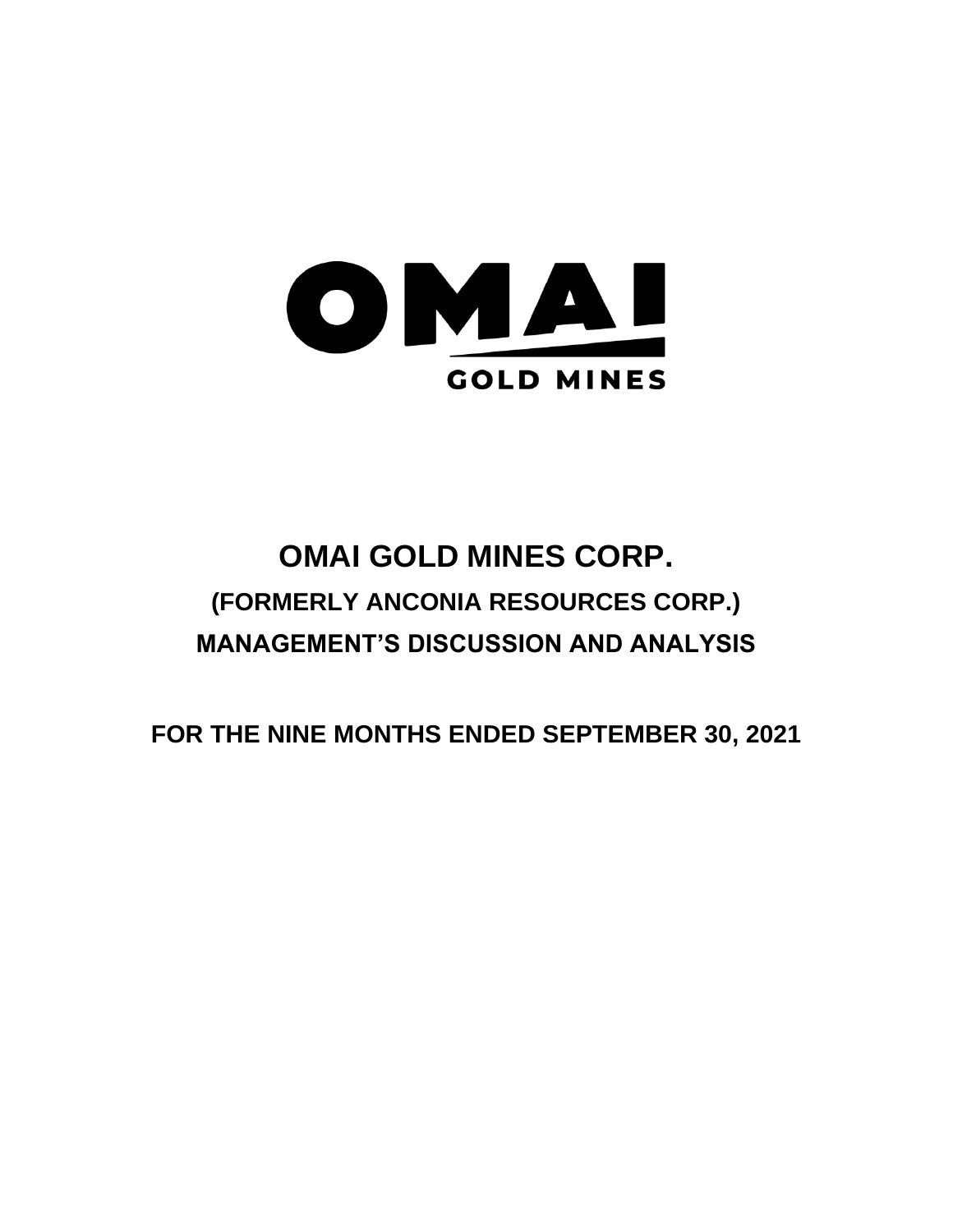## Management Discussion & Analysis for the nine months and three months ended September 30, 2021

# Introduction

This Management Discussion and Analysis ("MD&A"), dated November 28, 2021, provides a review of the financial position and the results of operations of Omai Gold Mines Corp. (the "Corporation", "Omai" or the "Company") and constitutes management review of the factors that affected the Company's financial and operating performance for the nine months and three months ended September 30, 2021. This MD&A has been prepared in compliance with the requirements of National Instrument 51- 102 – Continuous Disclosure Obligations. The review is provided to enable the reader to assess the significant changes in the financial condition of the Company as at and for the period ended September 30, 2021. This MD&A should be read in conjunction with the unaudited condensed interim financial statements of the Company for the period ended September 30, 2021 and the audited consolidated financial statements of the Company for the years ended December 31, 2020 and 2019 together with the notes thereto. The Company's financial statements and the financial information reported in this MD&A have been prepared in accordance with International Financial Reporting Standards ("IFRS") as issued by the International Accounting Standards Board ("IASB") and interpretations of the IFRS Interpretations Committee ("IFRIC"). All amounts presented are stated in United States dollars, unless otherwise indicated. Information contained herein is presented as of November 28, 2021, unless otherwise indicated.

For the purposes of preparing this MD&A, management, in conjunction with the Board of Directors, considers the materiality of information. Information is considered material if: (i) such information results in, or would reasonably be expected to result in, a significant change in the market price or value of Omai's common shares; or (ii) there is a substantial likelihood that a reasonable investor would consider it important in making an investment decision; or (iii) it would significantly alter the total mix of information available to investors. Management, in conjunction with the Board of Directors, evaluates materiality with reference to all relevant circumstances, including potential market sensitivity.

## **Highlights**

During Q3 2021 and up to the date of this MD&A, the Company:

- Accelerated the drilling of the Wenot deposit and completed the Wenot program of 16 holes totalling 9,367 metres in late October;
- Confirmed that the multiple gold-mineralized near-vertical shears, hosted within the broad 1.7 km long Wenot Shear Corridor, continue to depths of at least 100 to 225 metres below the past-producing pit, at similar grades and widths;
- Engaged an independent Qualified Person ("QP") to prepare an NI 43-101 mineral resource statement for the Wenot deposit, targeting year end for completion;
- Initiated drilling on selected exploration targets in the near-mine area, with potential for open pit resources;
- Integrated new corporate and technical team, with a depth of industry experience to focus on:
	- $\circ$  Advancing the exploration for new gold resources at its Omai gold project in Guyana, in a cost effective manner;
	- $\circ$  Further reducing overhead costs with the goal of optimizing funds available for exploration;
	- $\circ$  Creating value for all stakeholders by both verifying historic and known resources and pursuing new discoveries on this gold-rich past producing property, while operating in a safe and responsible manner.

## Cautionary Note Regarding Forward-Looking Information

This MD&A contains certain forward-looking information and forward-looking statements, as defined in applicable securities laws (collectively referred to herein as "forward-looking statements"). These statements relate to future events or the Company's future performance. All statements other than statements of historical fact are forwardlooking statements. Often, but not always, forward-looking statements can be identified by the use of words such as "plans", "expects", "is expected", "budget", "scheduled", "estimates", "continues", "forecasts", "projects", "predicts", "intends", "anticipates" or "believes", or variations of, or the negatives of, such words and phrases, or statements that certain actions, events or results "may", "could", "would", "should", "might" or "will" be taken, occur or be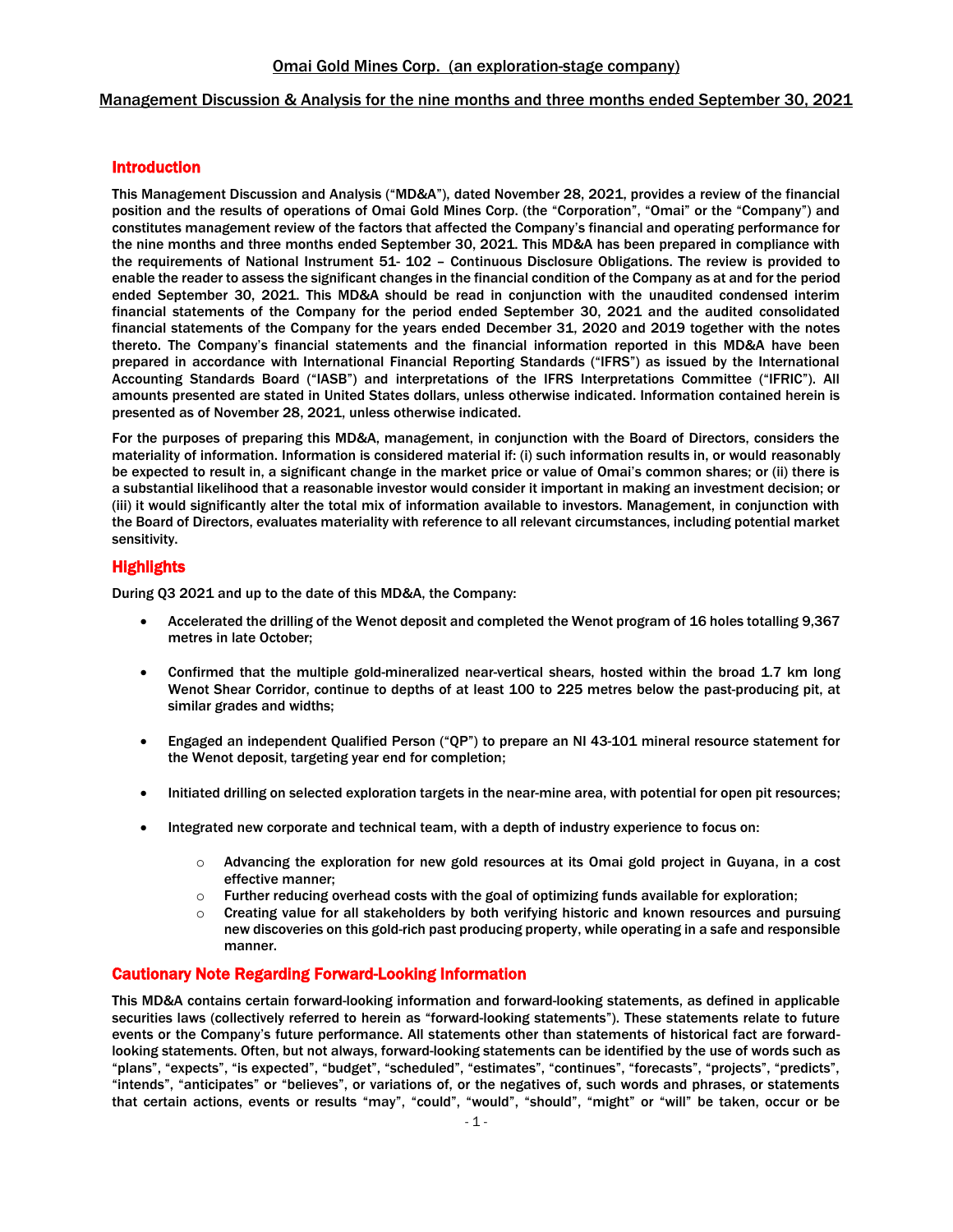## Management Discussion & Analysis for the nine months and three months ended September 30, 2021

achieved. Forward-looking statements involve known and unknown risks, uncertainties and other factors that may cause actual results to differ materially from those anticipated in such forward-looking statements. The forwardlooking statements in this MD&A speak only as of the date of this MD&A or as of the date specified in such statement. The following table outlines certain significant forward-looking statements contained in this MD&A and provides the material assumptions used to develop such forward-looking statements and material risk factors that could cause actual results to differ materially from the forward-looking statements.

| <b>Forward-looking</b><br><b>statements</b>                                                                                                                                                                                                                   | <b>Assumptions</b>                                                                                                                                                                                                                                                                                                                                                                                                                                                                                                                                                                                                                                                                                                                                                                                                                                    | <b>Risk factors</b>                                                                                                                                                                                                                                                                                                                                                                                                                                                                                                                                                                                                                                                                                                                                                                                      |
|---------------------------------------------------------------------------------------------------------------------------------------------------------------------------------------------------------------------------------------------------------------|-------------------------------------------------------------------------------------------------------------------------------------------------------------------------------------------------------------------------------------------------------------------------------------------------------------------------------------------------------------------------------------------------------------------------------------------------------------------------------------------------------------------------------------------------------------------------------------------------------------------------------------------------------------------------------------------------------------------------------------------------------------------------------------------------------------------------------------------------------|----------------------------------------------------------------------------------------------------------------------------------------------------------------------------------------------------------------------------------------------------------------------------------------------------------------------------------------------------------------------------------------------------------------------------------------------------------------------------------------------------------------------------------------------------------------------------------------------------------------------------------------------------------------------------------------------------------------------------------------------------------------------------------------------------------|
| <b>Potential</b><br>οf<br>the<br>Company's properties to<br>contain<br>economic<br>deposits of precious and<br>base metals.                                                                                                                                   | Financing should be available for future<br>exploration<br>οf<br>the<br>Company's<br>properties; the actual results of the<br>Company's exploration activities will be<br>favourable; operating and exploration<br>costs will not exceed the Company's<br>expectations; the Company will be able<br>to retain and attract skilled staff; all<br>requisite regulatory and governmental<br>approvals for exploration projects and<br>other operations will be received on a<br>timely basis upon terms acceptable to<br>the Company, and applicable political<br>and economic conditions are favorable<br>to the Company; the price of precious<br>and base metals and applicable<br>interest and exchange rates will be<br>favorable to the Company; no title<br>disputes exist with respect to the<br>Company's exploration and evaluation<br>assets. | <b>Precious</b><br>metals<br>price<br>volatility;<br>uncertainties involved in interpreting<br>geological data and confirming title to<br>acquired exploration and evaluation<br>assets; the possibility that future<br>exploration results will not be consistent<br>Company's<br>with<br>the<br>expectations;<br>availability of financing for and actual<br>results of the Company's exploration<br>activities;<br>increases<br>in<br>costs:<br>environmental compliance and changes<br>environmental<br>other<br>local<br>in<br>and<br>legislation and regulation; interest rate<br>and exchange rate fluctuations; changes<br>in economic and political conditions; the<br>Company's ability to retain and attract<br>skilled staff; risks to title; mineral tenure<br>and availability of permits. |
| The Company's ability to<br>meet its working capital<br>needs at the current level<br>twelve-month<br>for the<br>period ending September<br>30, 2022. The Company<br>expects to incur further<br>losses<br>in<br>the<br>development<br>of<br>its<br>business. | The operating and exploration activities<br>of the Company for the twelve-month<br>period ending September 30, 2022 and<br>beyond, and the costs associated<br>therewith, will be dependent on raising<br>sufficient additional capital consistent<br>with<br>the<br>Company's<br>current<br>expectations.                                                                                                                                                                                                                                                                                                                                                                                                                                                                                                                                            | Changes in debt and equity markets;<br>timing and availability of external<br>financing on acceptable terms; changes<br>in the operations currently planned for<br>the next twelve months; increases in<br>costs; environmental compliance and<br>changes in environmental and other local<br>legislation and regulation; interest rate<br>and exchange rate fluctuations; changes<br>in economic conditions.                                                                                                                                                                                                                                                                                                                                                                                            |
| The Company's ability to<br>out<br>anticipated<br>carry<br>exploration<br>its<br>on<br>exploration<br>and<br>evaluation assets.                                                                                                                               | exploration activities<br>The<br>оf<br>the<br>Company for the next twelve months<br>ending September 30, 2022, and the<br>costs associated therewith, will be<br>consistent with the Company's current<br>expectations.                                                                                                                                                                                                                                                                                                                                                                                                                                                                                                                                                                                                                               | Changes in debt and equity markets;<br>timing and availability of external<br>financing on acceptable terms; increases<br>in costs; changes in the operations<br>currently planned for the next twelve<br>months; environmental compliance and<br>changes in environmental and other local<br>legislation and regulation; interest rate<br>and exchange rate fluctuations; changes<br>in economic conditions; receipt of<br>applicable permits, ability to access the                                                                                                                                                                                                                                                                                                                                    |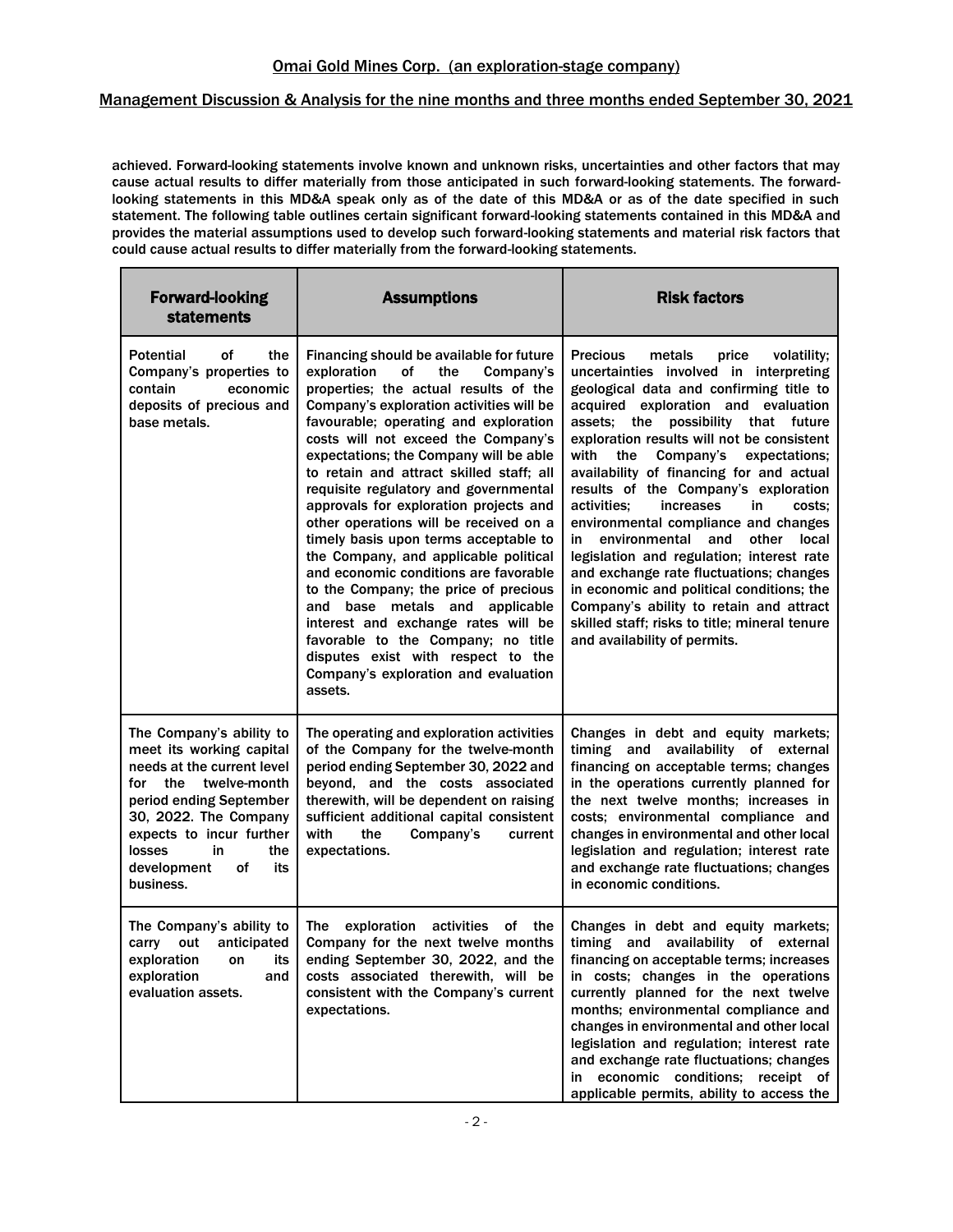|                                                                                                                                                     |                                                                                                                                                                         | property, ability to secure the necessary<br>personnel and support services to<br>complete the planned programs.                                                                                         |
|-----------------------------------------------------------------------------------------------------------------------------------------------------|-------------------------------------------------------------------------------------------------------------------------------------------------------------------------|----------------------------------------------------------------------------------------------------------------------------------------------------------------------------------------------------------|
| Management's outlook<br>regarding future trends,<br>including the future price<br>of precious metals and<br>availability of<br>future<br>financing. | Financing will be available for the<br>Company's exploration and operating<br>activities; the price of precious and<br>base metals will be favorable to the<br>Company. | Precious metals price volatility; changes<br>in debt and equity markets; interest rate<br>and exchange rate fluctuations; changes<br>in economic and political conditions;<br>availability of financing. |
| will<br>The<br>Company<br>its<br>continue to focus<br>exploration efforts<br>on<br>existing targets located<br>at the Omai Gold Mine in<br>Guyana.  | The Company will focus its budget on<br>the exploration work program at the<br><b>Omai Gold Mine.</b>                                                                   | Management may change its plans<br>based on future exploration results.<br>Political or social factors may make it<br>difficult or unfeasible to continue to<br>explore the Omai Gold Mine property.     |

Inherent in forward-looking statements are risks, uncertainties and other factors beyond the Company's ability to predict or control. Please also make reference to those risk factors referenced in the "Risks Factors" section below. Readers are cautioned that the above chart does not contain an exhaustive list of the factors or assumptions that may affect the forward-looking statements, and that the assumptions underlying such statements may prove to be incorrect. Actual results and developments are likely to differ, and may differ materially, from those expressed or implied by the forward-looking statements contained in this MD&A.

Forward-looking statements involve known and unknown risks, uncertainties and other factors that may cause the Company's actual results, performance or achievements to be materially different from any of its future results, performance or achievements expressed or implied by forward-looking statements. All forward-looking statements herein are qualified by this cautionary statement. Accordingly, readers should not place undue reliance on forwardlooking statements. The Company undertakes no obligation to update publicly or otherwise revise any forwardlooking statements whether as a result of new information or future events or otherwise, except as may be required by law. If the Company does update one or more forward-looking statements, no inference should be drawn that it will make additional updates with respect to those or other forward-looking statements, unless required by law.

# **Background**

The company originally was incorporated under the Ontario Business Corporation Act ("OBCA") on March 22, 1962, as Citadel Gold Mines Inc.

On June 15, 2011, Anconia Resources Corp. ("Anconia") completed a reverse takeover transaction pursuant to which Anconia (then Citadel) acquired all of the issued and outstanding common shares in the capital of 2215107 Ontario Inc., a private Ontario company (incorporated under the OBCA on August 18, 2009) with an interest in a mineral property in Nunavut. In fiscal 2019, the Board of Directors and Management of Anconia decided, in light of the proposed transaction with Avalon Investment Holdings Ltd. ("Avalon"), the Company will no longer seek financing to explore the Nunavut property and it was written off. On September 2, 2014, the Company acquired an exploration project in the Kirkland Lake area of Ontario, Canada known as the Grenfell property.

On October 10, 2019, Anconia and Avalon announced that they have entered into a definitive acquisition agreement dated October 9, 2019 (the "RTO"), in respect of a proposed transaction (the "Transaction"), whereby Anconia agreed to acquire all of the issued and outstanding securities of Avalon, by way of three-cornered amalgamation, share exchange or such other form of business combination as the parties determine. The entity that would result from the completion of the Transaction (the "Resulting Issuer"), will continue to carry on base and precious metals exploration and development, focused primarily on the exploration of Avalon's Omai Gold Mine project in Guyana.

Avalon is a Barbados corporation incorporated on February 22, 2018, based in Christ Church, Barbados, with a wholly-owned operating subsidiary, Avalon Gold Exploration Inc. ("AGE").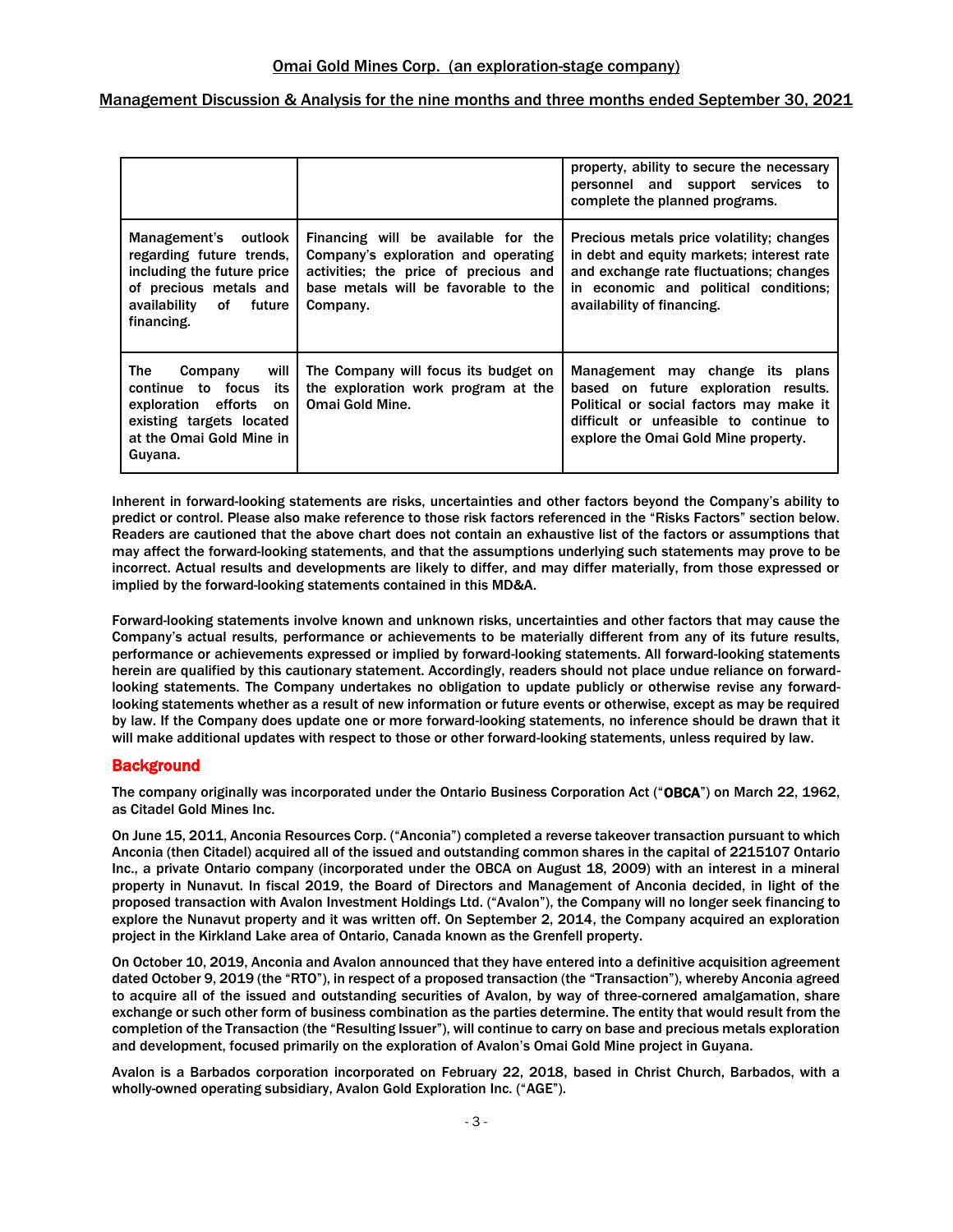#### Management Discussion & Analysis for the nine months and three months ended September 30, 2021

On October 1, 2020, the Company completed the RTO with Avalon, pursuant to which the Company acquired all of the issued and outstanding common shares in the capital of Avalon. On closing of the transaction, the Company changed its name to Omai Gold Mines Corp. ("Omai") and completed a consolidation of Anconia's shares on the basis of one post-consolidation common share for each 15 pre-consolidation common shares.

#### Changes in Management and Board of Directors

After completion of the RTO, and to advance the Omai project in Guyana, the Company changed its CEO, introduced an independent Chairperson and added three additional independent directors with solid technical experience, capital markets experience, and a commitment to governance best practices.

During the quarter ended September 2021, Mario Stifano resigned as CEO. Elaine Ellingham was initially appointed interim CEO and later the Company announced her appointment as the permanent CEO. Additionally, Dennis LaPoint is no longer with the Company as VP Exploration. Also, during the September 2021 quarter, John Ross replaced Harvey McKenzie as CFO.

The Company will continue to review and adjust its management team to better meet the objective of advancing its exploration projects.

#### Exploration and Evaluation Projects

## Omai Project

On April 26, 2019, the Guyana Geology & Mines Commission ("GGMC") issued Prospecting Licence (PL #01/2019) to Avalon Gold Exploration Inc. ("AGE") for the exclusive right of occupation and exploration for gold, precious minerals and precious stones, on 4,590 acres of licenced area (the "Omai PL"), including the site of the pastproducing Omai Gold Mine, Potaro Mining District, Guyana.

AGE has the sole right to a 100% interest and to explore on the Prospecting Licence ("PL") which expires on April 25, 2022 and can be renewed for a further two-year period. AGE agreed in 2019 to pay the GGMC an aggregate fee of US\$4 million to secure the PL, of which US\$1 million was paid during the 1st year, US\$1 million was paid during the 2nd year and a further US\$2 million was due on October 1st, 2021. The Company paid US\$1 million on October 1, 2021 and the remaining US\$1 million is now due on January 31, 2022. In addition to these fees, the agreement provides for an exclusive right to use certain existing infrastructure at the Omai Gold Mine for any future mining operations, subject to entering into specific lease agreements. The Company became aware that there were legacy mining permits overlapping the southwest portion of the Company's Omai PL. These mining permits were voluntarily relinquished on October 21, 2021 via notification to the GGMC. There are no other known rights infringing on the rights the Company holds on the Omai PL.

In addition, AGE holds an option to acquire a 100% interest in a prospecting licence known as "Kaburi South", covering approximately 5,235 acres, located adjacent to Troy Resources Limited's Karouni mine in Guyana.

#### Exploration Activity

The Company increased its exploration and operational activities on the Omai property, starting early in 2021. In late 2020, the Company completed construction on a modern exploration camp capable of housing up to 60 workers. The camp includes exploration offices and a large facility for core logging, sampling and storage. The Company also retained full-time security for the camp.

During Q1, the Company commenced re-logging and re-sampling of 6000 metres of drill core that was drilled in 2012 and recovered and remediated in 2020. The core had been stored in a secure government facility since previous exploration ceased in 2012.

Assay results from the first two of these 2012 holes were reported on December 15, 2020. These holes demonstrate that high-grade gold mineralization extends at least 150 metres below the bottom of the Wenot Pit, at similar grades and widths. The also showed that there is potential for additional mineralization in dikes within the sedimentary sequence that lie on the southern flank of the Wenot shear system. Highlights from the sampling of these two holes are as follows:

- 3.55 grams per tonne gold ("g/t Au") over 20.6 metres ("m") including 8.02 g/t Au over 4.5 metres (hole 12WED11) Visible gold was observed.
- 2.93 g/t Au over 4.5 m (hole 12WED13)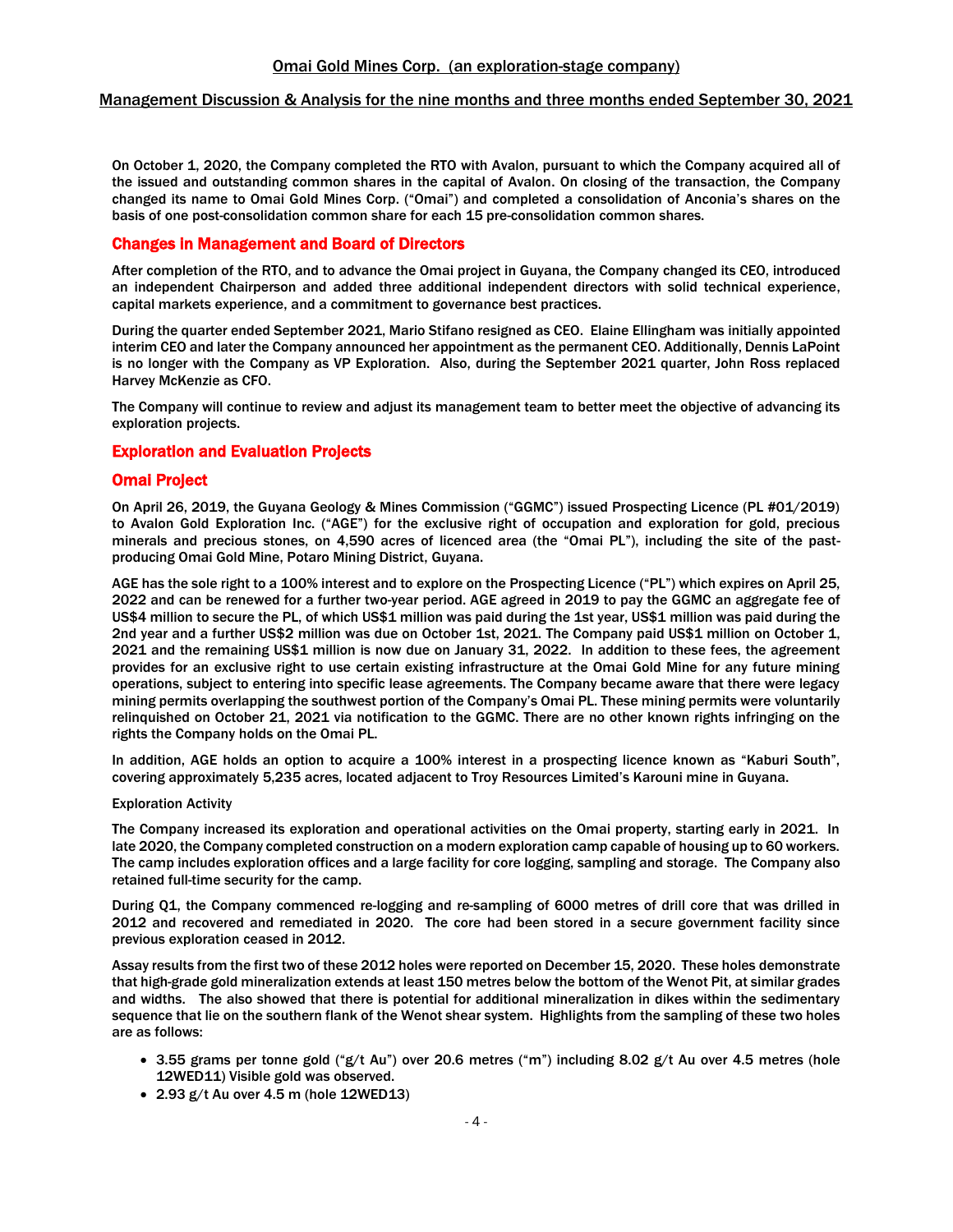## Management Discussion & Analysis for the nine months and three months ended September 30, 2021

On February 11, 2021, the Company announced additional assay results from the re-logging of the 2012 drill core. All holes encountered gold mineralization within the Wenot shear corridor hosted in felsic and dioritic dikes. Results included:

- 3.2 g/t Au over 7.4 m and 9.1 g/t Au over 14.0 metres (hole 12WED1B)
- 6.9 g/t Au over 1.5 m, and 6.3 g/t Au over 2.5 m (in the limited core available in hole 12WED3B)
- 1.6 g/t Au over 9.0 m, 7.7 g/t Au over 3.0 m, 10.5 g/t Au over 1.5 m and 1.6 g/t Au over 9.5 m (hole 12WED05)
- 1.8 g/t Au over 11.3 m and 4.1 g/t Au over 3.5 m (hole 12 WED07B)

Core was recovered and resampled from one hole in the area of the Fennell past producing pit. Hole OMU39 was resampled and assayed 6 metres of 3.8 g/t Au at a shallow depth in previously unsampled core above the gabbroic sill.

Results from these 2012 holes have been incorporated into the drill hole database. A review of historical logs was initiated to provide a better understanding of controls on mineralization for planning of the Company's initial drill program. Highlights include the section-by-section plotting of the gold mineralization associated with felsic and dioritic dikes within the broad Wenot deformation zone.

Within the basaltic and andesitic rocks, the Wenot Shear corridor consists of multiple mineralized shear structures. Further drilling is part of the program to expand the resource potential within the Wenot shear corridor as it occurs both within the volcanic and sedimentary rocks as mineralized zones typically associated with either felsic or diorite dikes below the Wenot pit.

At the west end of the Wenot pit, the shear corridor appears to have migrated further into the sedimentary package of lithic wackes south of the volcanics. Where mineralized zones occur within the metasediments, they are associated with shearing and alteration, within or adjacent to dioritic or felsic dikes.

On February 11, 2021, the Company commenced a 5,000-metre drill program to test the extension of mineralization adjacent to, and below the Wenot Pit. Songela, a well-established Guyanese drilling contractor, was mobilized with a single drill rig using two shifts. Drill sites were located based on a review of the historical drill database.

In Q1 2021, on April 21<sup>st</sup>, results from the first two holes were reported:

- 2.2 g/t Au over 19.5 m, 3.6 g/t Au over 13.5 m, and 9.0 g/t Au over 16 m including 1 m of 127.7 g/t Au, demonstrating the potential for multiple mineralized zones (hole 21ODD-001)
- 3.6 g/t Au over 32.1 metres including 26.7 g/t Au over 0.4 m and 25.7g/t Au over 1 m and an additional intersection further downhole of 2.2 g/t Au over 18.4 m (hole 21ODD-002)

These holes were drilled on sections separated by 350 metres, and the higher-grade zones are associated with sheared structures that host extensional veins. Gold, quartz-carbonate-sericite alteration and pyrite are associated with hornblende diorite intrusions within the basalt units under the pit. A second target type is the contact between the rhyolite dikes and basalts, which host highly sheared zones with strong iron and magnesium carbonate-sericite alteration and sulfides.

In Q2, an additional six holes were completed with one hole underway as at June 30th. All holes were designed to test below and adjacent to the Wenot pit. Eight holes totalling 4,196 metres were drilled and completed as at June  $30<sup>th</sup>$ . To date, the completed holes encountered multiple gold mineralized zones both within the volcanic and sedimentary rocks within the broad Wenot shear corridor, both below and adjacent to the pit.

Highlights of the drill results released July 6, 2021 include:

- $\bullet$  1.7 g/t Au over 14.1 m and 4.0 g/t Au over 3.1 m in hole 210DD-003
- 6.6 g/t Au over 9.0 m, 2.8 g/t Au over 13.0 m, 4.7 g/t Au over 4.0 m and 1.9 g/t Au over 10.2 m in hole 21ODD-008
- 0.9 g/t Au over 13.0 m in hole 21ODD-010
- $\bullet$  1.5 g/t Au over 12.4 m, 1.6 g/t Au over 9.2 m and 5.1 g/t Au over 2.0 m in hole 210DD-011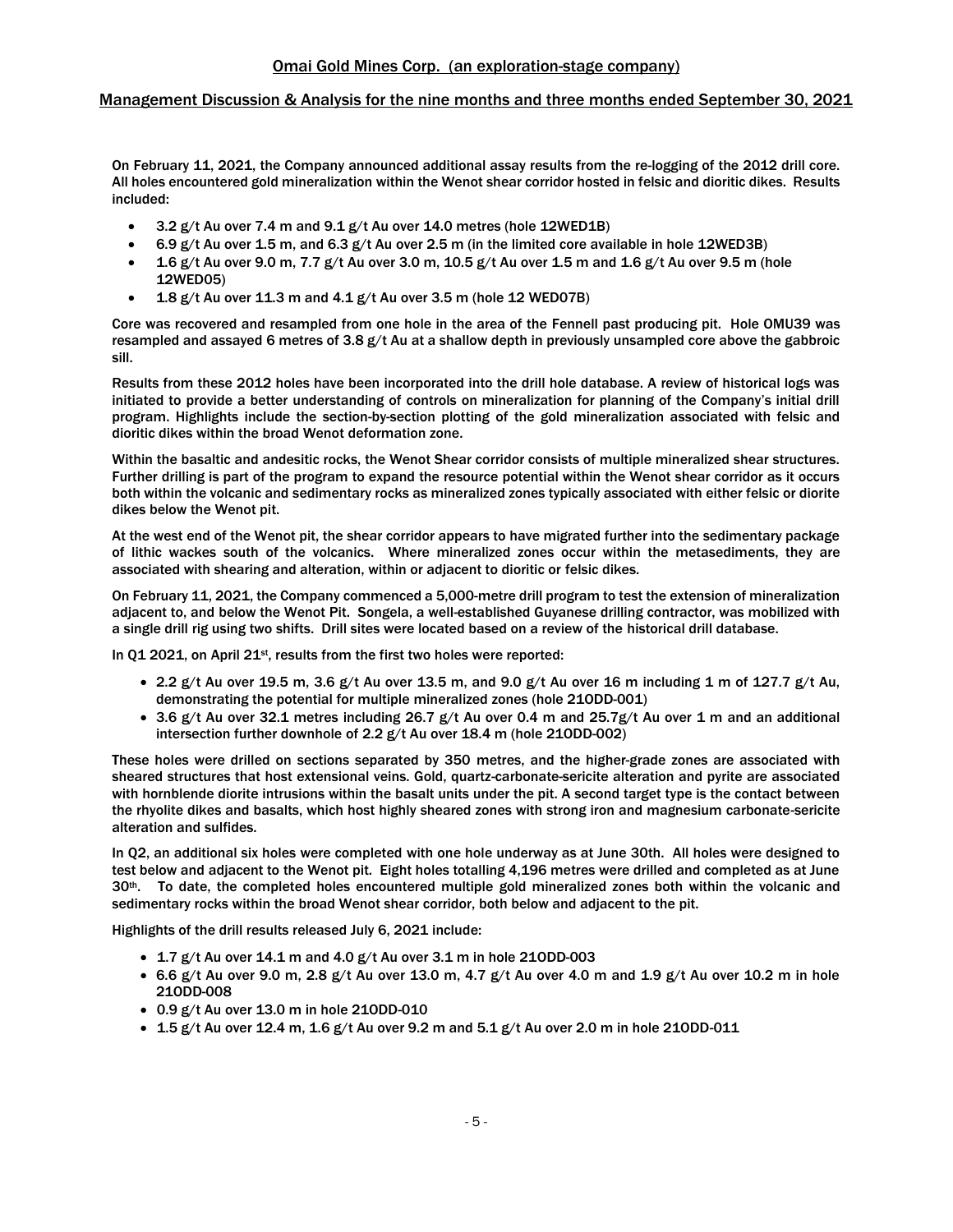## Management Discussion & Analysis for the nine months and three months ended September 30, 2021

On September 28, 2021 it was reported that 3,127m was drilled in Q3, bringing the total to 7,323m drilled. Some highlights of the drilling include:

- 6.92 g/t Au over 19 m, and 2.2 g/t Au over 16m in hole 21ODD-013
- $\bullet$  56.0 g/t Au over 1.5m, and 2.12 g/t over 12m in hole 210DD-014

Additional results were reported October 22, 2021:

- 22.05 g/t Au over 1.7 m, 5.28 g/t Au over 2.7 m and 3.33 g/t Au over 4.4 m in hole 21ODD-020
- 5.16 g/t Au over 8.4 m, 5.0 g/t Au over 6.0 m, 1.46 g/t Au over 11 m with nearby 1.03 g/t Au over 5.0 m in hole 21ODD-021
- 16.77 g/t Au over 6.0 m, 1.97 g/t Au over 16.7 m, and 4.63 g/t Au over 20.0 m in hole 21ODD-022
- $3.3$  g/t Au over 14.1 m, 2.96 g/t Au over 6.0 m and 0.82 g/t Au over 22.0 m in hole 210DD-023

Three additional holes (21ODD-024, 025 and 026) were completed at Wenot at the time of this report, with final assay results pending at the time of this report.

Holes 21ODD-015 through 21ODD-019 were targeted on a more exploratory basis to test various potential extensions to mineralization on other parts of the property. Of these, one short hole tested a geophysical feature southeast of the Fennell pit, intersecting only sheared volcanics. Four holes were completed to test a couple of known gold occurrences at Gilt Creek and Snake Pond, west of the Fennell pit, interpreted to be related to apophyses or fingers of the Omai stock intruding into the adjacent host volcanics. Quartz veining and minor sulphidization were encountered in holes 21ODD-016 and 21ODD-017, and although no significant gold values were returned, additional follow-up is warranted.

In Q3, the Company significantly strengthened its on-site technical team, welcoming Chief Geologist John Spurney and Senior Geologist Andres Rincon, both of whom have extensive international gold exploration experience. They are supported by consulting geologist Linda Heesterman, whose 20 years' experience on Omai and the geology of Guyana is invaluable.

The drill program at Wenot was completed on October 28, 2021, with 16 holes totalling 9,367 metres that effectively tested the resource potential below and adjacent to the past producing Wenot pit, along its full 1.7 km axis. The Wenot deposit produced 1.4 million ounces of gold between 1994-2003 and was mined to a maximum depth of 200 metres. P&E Consulting has been engaged as the independent Qualified Person ("QP") to complete a NI 43- 101 mineral resource estimate on Wenot, expected by year end or early in the new year.

With the Wenot resource study underway, the Company turned its focus to the east and west strike extensions of the Wenot pit, some initial scout holes on the large Broccoli Hill target, and other unmined areas with potential for near surface gold deposits amenable to open pit mining. On October 29, 2021, the Company announced its plans for this next phase of exploration. Drilling restarted mid-November with some initial short holes on Broccoli Hill targeting areas with known gold anomalies in soil or auger samples and in some cases with quartz veining identified by the Company's trenching and mapping work done in September and October. These holes will provide some of the first information on the bedrock geology in this large prospective target area that has been the focus of much artisanal mining activity for over 100 years.

# Eastern Flats Property

Following an exclusivity agreement signed in H1 2020, the Company entered into an agreement in April 2021 to acquire prospecting and mining rights on a property known as the "Eastern Flats" immediately east of and adjacent to Omai's 4,590-acre Prospecting Licence. The Eastern Flats consists of 1,519 acres along the main trend of mineralization seen in the Wenot Pit. While there has been little to no exploration carried out on the Eastern Flats, interpretation of the 2020 airborne geophysical survey (magnetics and radiometrics) has indicated that several priority targets for gold mineralization extend from the Omai PL onto the Eastern Flats.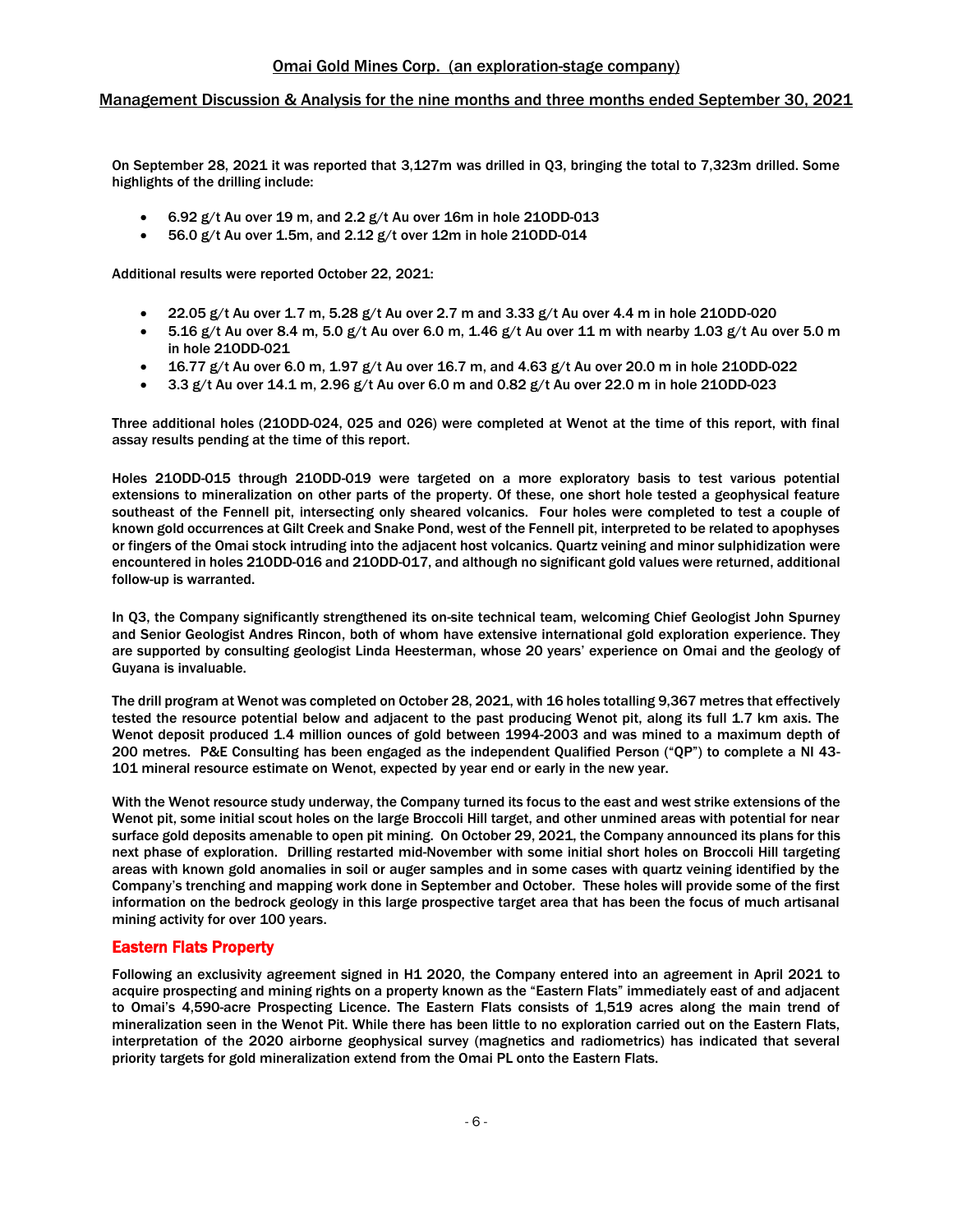## Terms of the Agreement

Under the agreement, Omai would acquire a 100% interest in the exploration and hard rock mining rights for a cash payment of US\$1.00. Six million common shares of the Company, valued at \$600,000, were issued to the Vendor in H1 2020 as payment for an exclusive due diligence period on the property; and no royalty agreements or further share issuances will be made to the Vendor. This transaction is subject to approval of the TSX Venture Exchange.

# Kaburi South Property

On December 24, 2018, the Company entered into an Option Deed and Prospecting Agreement (the "Option Agreement") with Sheldon Carew and Dexter Charles for five Prospecting Permits owned by Mr. Carew and Mr. Charles in the Mazaruni Mining District No. 3, Guyana. The licenced area is adjacent to Troy Resources' Karouni mine in Guyana.

## Terms of the Option Agreement

The ten-year option period expires on December 23, 2028. The Company has issued 300,000 common shares to each of Mr. Carew and Mr. Dexter and has paid a further US\$50,000 for the Option Agreement. The Company has the sole right to explore and prospect on the five Prospecting Permits of Medium Scale. The Company may exercise its rights to acquire one or more of the five Prospecting Permits at any time during the Option Period by paying the Exercise Consideration of US\$1.00 per Prospecting Permit. The Company has the exclusive right to explore and prospect on the five Prospecting Permits.

## Grenfell Property

As a result of the RTO, the Company acquired Anconia's interest in the Grenfell property. The Grenfell property consists of 16 patented claims and 14 staked claims for a total land position of approximately 4.3 square kilometres, located west of the town of Kirkland Lake, Ontario, and approximately four kilometres west of the gold producing Macassa Mine.

The Company holds a 100% interest in the patented claims. The fourteen staked claims are 67% owned by the Company, the remaining 33% being registered to a company that no longer exists. The Company will use its best efforts to obtain the remaining 33%. The previous owner of the property retains a 2% net smelter return royalty ("NSR") in the Property; 1% of the NSR can be purchased by the Company for a period of up to 2 years after achieving commercial production for the sum of \$1,000,000.

A preliminary review of Ontario Assessment records and a technical report filed on SEDAR has led to the following initial conclusions:

- The Kirkland Lake Main Break (04) has been mapped to approximately 500 metres from the eastern boundary of the property.
- The Larder Lake Break is within 100 metres of the southern boundary of the property.
- The southern portion of the property is underlain by Timiskaming-type clastic meta-sedimentary rocks, the same rock type which hosts many of the mines and deposits of the Kirkland Main Break.
- Previous work on the southern portion of the property included detailed mapping that uncovered the contact between the Timiskaming and Huronian sediments, which is interpreted to be a fault. This is located about 150 metres south of and parallel to Highway 568. This feature may relate to the reactivation of the Kirkland Main Break (04) to the east, with a similar strike.
- The property encompasses the historic Four Nations Shaft. The Four Nations area has undergone several exploration campaigns, which included the deepening of the shaft to 536 feet (163 metres), with lateral development on several levels between 1926 and 1928, along with surface trenching.
- Since 1934, when the Four Nations Shaft closed, the property has had sporadic exploration with a total of only 34 drill holes totaling 6,842 metres having been completed in 4 campaigns between 1934 and 2004.

The Company completed a grab sampling program and a drill program of 6 holes for a total of 663 metres. The results are published on SEDAR.

In March 2020, the Board of Anconia approved, but had not finalized, the settlement of \$586,700 of liabilities by assigning approximately 49.94% of the book value of the Grenfell property. In 2021, management of the Company decided that it was appropriate for the Company to continue to maintain 100% of the Grenfell property. The debt was settled in June 2021.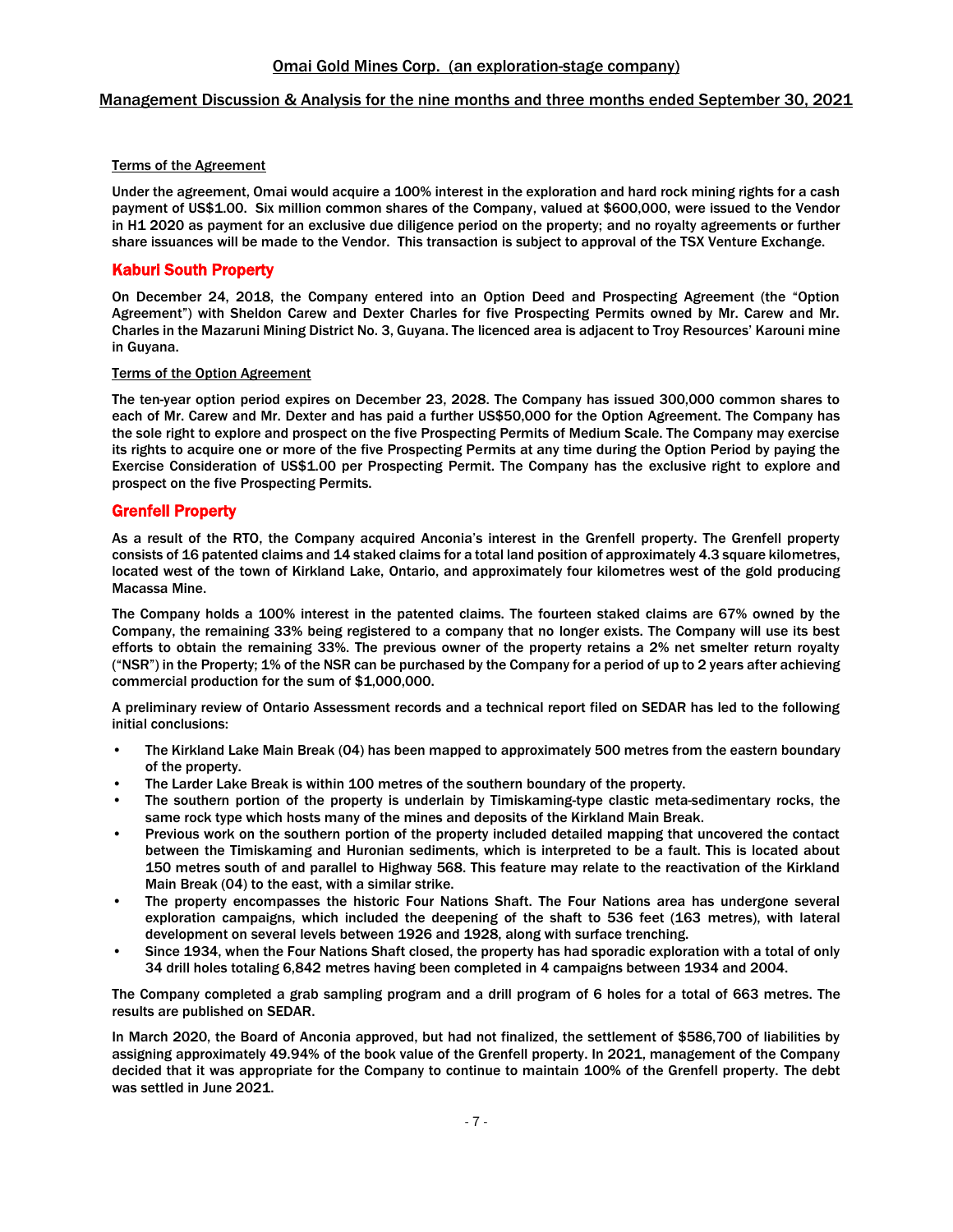## Management Discussion & Analysis for the nine months and three months ended September 30, 2021

## Financial Statements Going Concern Assumption

The financial statements have been prepared on the basis of accounting principles applicable to a going concern under IFRS. The use of these principles under IFRS assumes that the Company will continue in operation for the foreseeable future and will be able to realize assets and discharge its liabilities in the normal course of operations.

The business of exploration involves a high degree of risk, as such there is no assurance that the Company's expected exploration programs will result in profitable mining operations. Until it is determined that the exploration and evaluation properties ("E&E") can be economically mined, the costs of acquiring mining properties and licensing rights are capitalized upon acquisition. Mine development costs incurred to develop and expand the capacity of mines, or to develop mine areas in advance of production, are also capitalized once proven and probable reserves exist and the property is a commercially mineable property. Costs incurred to maintain current exploration or to maintain assets on a standby basis are recognized in profit or loss. Amounts received for the sale of exploration and evaluation assets, for option payments and for exploration advances, are reflected on the statement of profit and loss.

To date, the Company has not earned revenue and has an accumulated deficit of \$18,343,862 as at September 30, 2021 (December 31, 2020 - \$12,962,128). As at September 30, 2021, the Company had cash and cash equivalents of \$2,443,726 (December 31, 2020 - \$3,605,289) and negative working capital of \$752,951 (December 31, 2020 - working capital of \$490,142).

In the year ended December 31, 2020, the Company raised proceeds of approximately \$11.56 million, net of issuance costs. In 2021, the Company has raised CAD\$4,680,451, net of cash costs, in a non-brokered private placement.

The Company will continue to seek additional sources of financing, as required, to finance exploration of its projects in a manner most accretive to shareholders. In assessing whether the going concern assumption is appropriate, management takes into account all available information about the future, which is at least, but not limited to, twelve months from the end of the reporting period. Management is aware, in making its assessment, of uncertainties related to events or conditions that may cast significant doubt upon the entity's ability to continue as a going concern that these uncertainties are material and, therefore, that it may be unable to realize its assets and discharge its liabilities in the normal course of business. Accordingly, they do not give effect to adjustments that would be necessary should the Company be unable to continue as a going concern and therefore to realize its assets and discharge its liabilities and commitments in other than the normal course of business and at amounts different from those in the accompanying financial statements. These adjustments could be material.

There is no assurance that the Company will be able to obtain the external financing necessary to explore and develop if E&E are proven successful, and bring to commercial production its E&E. The Company has historically relied on financings to fund its operations and repay its liabilities; while the Company has been successful in the past, there can be no assurance that it will be able to raise sufficient funds in the future. These conditions and events indicate that a material uncertainty exists that may cast significant doubt about the Company's ability to continue as a going concern. Management is actively pursuing financing and alternative funding options and is minimizing discretionary expenditures where prudent. The ability of the Company to arrange such financing in the future depends in part upon the prevailing capital market conditions as well as the business performance of the Company. If additional financing is raised by the issuance of shares from the treasury of the Company, existing shareholders may have their interest diluted. If adequate financing is not available, the Company may be required to relinquish rights to certain of its interests or terminate its operations.

In March 2020, the COVID-19 outbreak was declared a global pandemic by the World Health Organization. The situation is dynamic and the ultimate duration and magnitude of the impact on the economy, capital markets and the Company's financial position cannot be reasonably estimated at this time. The Company is monitoring developments and will adapt its business plans accordingly. The actual and threatened spread of COVID-19 globally could adversely impact the Company's ability to carry out its plans and raise capital.

# Functional and Presentation Currency

These consolidated financial statements have been prepared in United States dollars. The Company's functional currency is the Canadian dollar.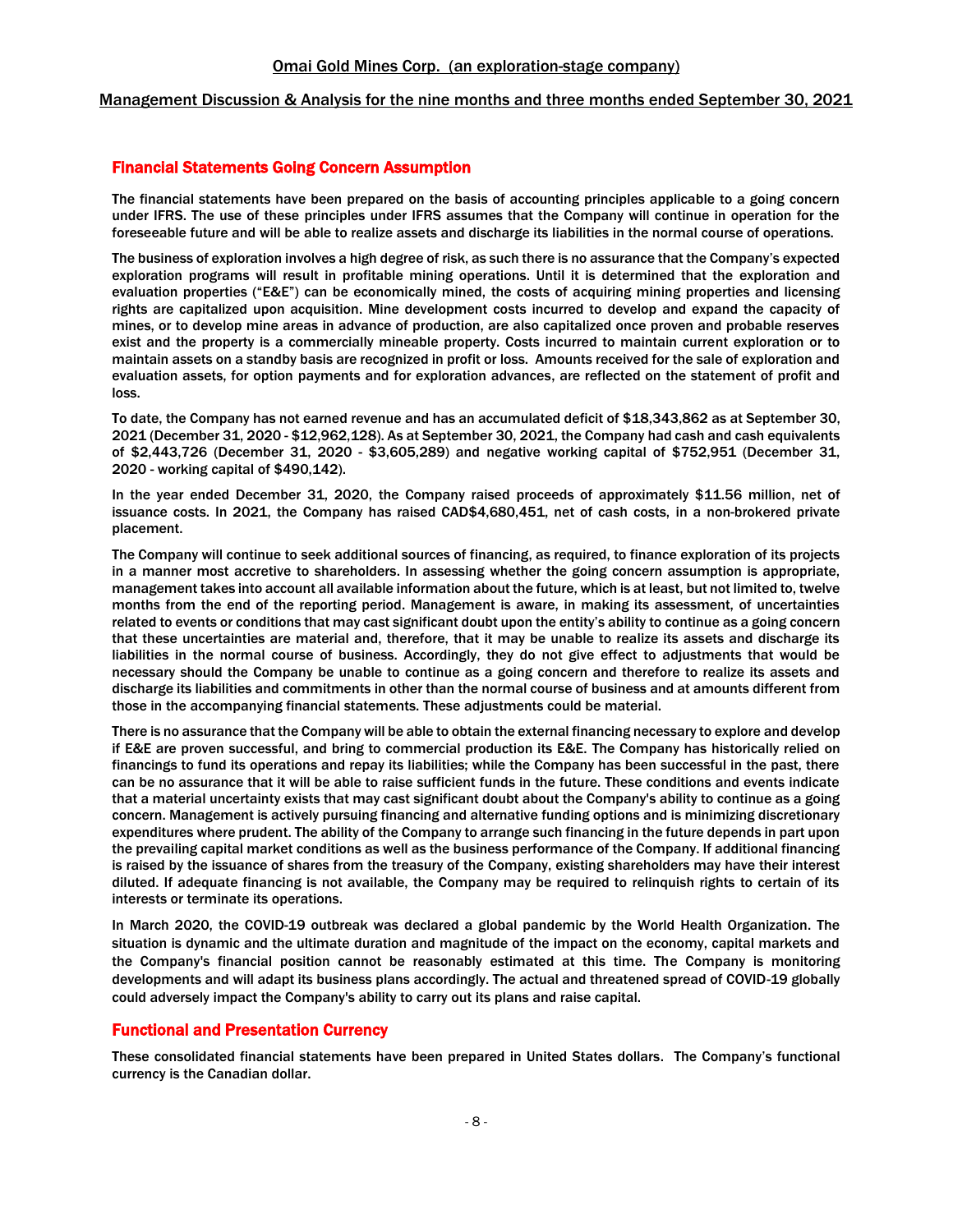# Management Discussion & Analysis for the nine months and three months ended September 30, 2021

# Results of operations

A summary of selected financial information of the Company for recently completed periods is provided below.

# *Selected annual information*

| Year ended                                    | December 31, 2020        | December 31, 2019 |
|-----------------------------------------------|--------------------------|-------------------|
| Revenue                                       | Nil                      | Nil               |
| Income from operations                        | Nil                      | Nil               |
| Exploration and evaluation (E&E) expenditures | 3,565,888                | 363,610           |
| Net (loss) for the period                     | (7.629.568)              | (1,471,127)       |
| Basic & diluted (loss) per share              | (0.05)                   | (0.02)            |
| Weighted average common shares outstanding    | 151.142.597              | 68,171,969        |
|                                               |                          |                   |
| As at                                         | <b>December 31, 2020</b> | December 31, 2019 |
| Cash and cash equivalents                     | 3.605.289                | 2.908             |
| <b>Mineral properties</b>                     | 3,896,722                | 3,369,624         |
| <b>Total assets</b>                           | 7,738,970                | 3,461,832         |
| Shareholder's equity (deficiency)             | 4,405,364                | (2,366,100)       |

## *Selected quarterly information*

The following table sets forth selected financial Information of the Company for the quarters ended as noted below:

| For the quarter ended                          | Sept 30, 2021   | June 30, 2021    | Mar 31, 2021     | Dec 31, 2020     |
|------------------------------------------------|-----------------|------------------|------------------|------------------|
| Revenue                                        | \$<br>Nil       | \$<br>Nil        | \$<br>Nil        | \$<br>Nil        |
| Income from operations                         | \$<br>Nil       | \$<br><b>Nil</b> | \$<br>Nil        | \$<br>Nil        |
| <b>Exploration and evaluation expenditures</b> | \$ (1,282,017)  | \$<br>(816, 973) | \$ (1,016,455)   | \$<br>(827, 563) |
| Net (loss) and compressive (loss) for the      | \$ (1,990,813)  | \$ (1,677,383)   | \$ (1,713,538)   | \$ (3,206,992)   |
| period                                         |                 |                  |                  |                  |
| Basic & diluted (loss) per share               | \$<br>(0.01)    | \$<br>(0.01)     | \$<br>(0.01)     | \$<br>(0.02)     |
| As at the end of the quarter                   |                 |                  |                  |                  |
| Cash and cash equivalents                      | \$<br>2,443,726 | \$<br>3,760,073  | \$<br>2,099,163  | \$<br>3,605,289  |
| <b>Total assets</b>                            | \$<br>6,846,430 | \$<br>8,235,055  | \$<br>6,434,050  | \$<br>7,738,970  |
| Shareholder's equity (deficiency)              | \$<br>3,274,790 | \$<br>5,112,616  | \$<br>2,828,830  | \$<br>4,405,364  |
|                                                |                 |                  |                  |                  |
|                                                |                 |                  |                  |                  |
| For the quarter ended                          | Sept 30, 2020   | June 30, 2020    | Mar 31, 2020     | Dec 31, 2019     |
| Revenue                                        | \$<br>Nil       | \$<br>Nil        | \$<br>Nil        | \$<br>Nil        |
| Income from operations                         | \$<br>Nil       | \$<br><b>Nil</b> | \$<br>Nil        | \$<br>Nil        |
| <b>Exploration and evaluation expenditures</b> | \$ (1,552,572)  | \$<br>(852,009)  | \$<br>(333, 744) | \$<br>(281, 272) |
| Net (loss) and compressive (loss) for the      | \$ (1,909,591)  | \$ (1,496,468)   | \$<br>(985, 744) | \$<br>(635, 314) |
| period                                         |                 |                  |                  |                  |
| Basic & diluted (loss) per share               | \$<br>(0.01)    | \$<br>(0.01)     | \$<br>(0.01)     | \$<br>(0.01)     |
| As at the end of the quarter                   |                 |                  |                  |                  |
| Cash and cash equivalents                      | \$<br>4,668,936 | \$<br>2,127,241  | \$<br>1,501,677  | \$<br>2,908      |
| <b>Total assets</b>                            | \$<br>8,525,132 | \$<br>5,891,438  | \$<br>5,286,834  | \$<br>3,461,832  |
| Shareholder's equity (deficiency)              | \$<br>6,195,611 | \$<br>2,701,487  | \$<br>949,732    | \$ (2,366,100)   |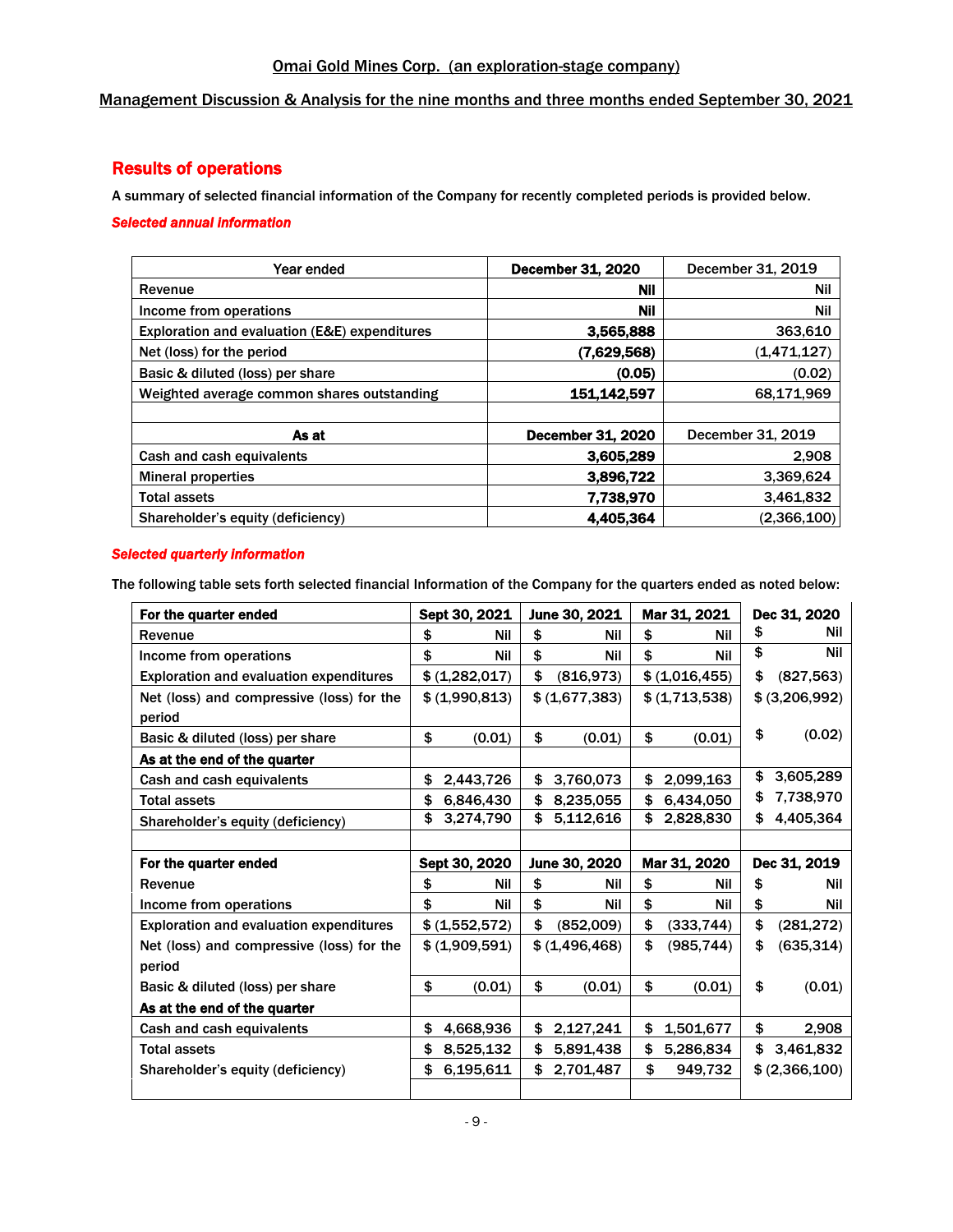The increased loss in the December 2020 quarter reflects a one-time charge of \$1,506,185 which was the RTO listing expense.

#### *Consolidated Operating Results*

This section should be read in conjunction with the unaudited Condensed Interim Consolidated Statements of Loss and Comprehensive Loss for the nine months and three months ended September 30, 2021 and 2020, and the notes associated there with.

## *Quarter ended September 30, 2021*

The Company reported a loss of \$1,990,813 (\$0.01 per share) for the quarter ended September 30, 2021 compared to a loss of \$1,909,591 (\$0.01 per share) for the quarter ended September 30, 2020. Reduced exploration expense was partly offset by increase management fees and share—based payments. The September 2020 numbers occurred before the RTO transaction.

#### *Administrative costs*

| Quarter ended September 30     | 2021         | 2020          |
|--------------------------------|--------------|---------------|
| <b>Share-based payments</b>    | 149,017<br>S | \$            |
| Management fees and consulting | 266,890      | 120,000       |
| Legal and professional fees    | 72.248       | 63,678        |
| <b>General expenses</b>        | 6.038        | 65,555        |
| <b>Travel</b>                  | 12,305       | 7,000         |
| Advertising                    | 1.144        | 28,886        |
| Investor relations             | 33.443       |               |
| Exchange (gain) Loss           | 59,050       | 1.020         |
| <b>Reporting issuer costs</b>  | 25,377       |               |
| Insurance                      | 6.061        |               |
| <b>Administrative costs</b>    | 631,573<br>S | 286.139<br>\$ |

#### *Other significant Items*

| <b>Quarter ended September 30</b>              | 2021        | 2020      |
|------------------------------------------------|-------------|-----------|
| <b>Exploration and Evaluation expenditures</b> | \$1,282,017 | 1.552.572 |
| <b>Financing costs</b>                         | 77.223      | 70,880    |
| (Gain) on modification of liability            | -           |           |
| <b>Other significant items</b>                 | \$1,359,240 | 1,623,452 |

The exploration expense of \$1,282,017 in the September 2021 quarter was reduced as compared to the September 2020 quarterly expense of \$1,552,572. The Company completed its planned 5,000 metre drill program during the 2021 period and has commenced its Phase 2 drilling program to follow the results of the 5,000 metre program.

Financing costs in both periods mostly represents non-cash accretion costs of future payments.

Administrative costs of \$631,573 in the September 2021 quarter were higher compared to the \$286,139 reported in the September 2020 quarter. Significant differences in comparable quarterly items were:

- Share-based payments increased in the September 2021 quarter. These expenses reflect recent issuances and vesting periods. Minimal share-based payments were expensed in the September 2020 period as it preceded the closing of the RTO transaction. Valuations are calculated based on the Black Scholes and the expense is recognized over the vesting period of each grant.
- Management and consulting fees of \$266,890 in the September 2021 quarter (September 2020 quarter \$120,000) reflected payments to terminate some management contracts in an effort to reduce future G&A expenses.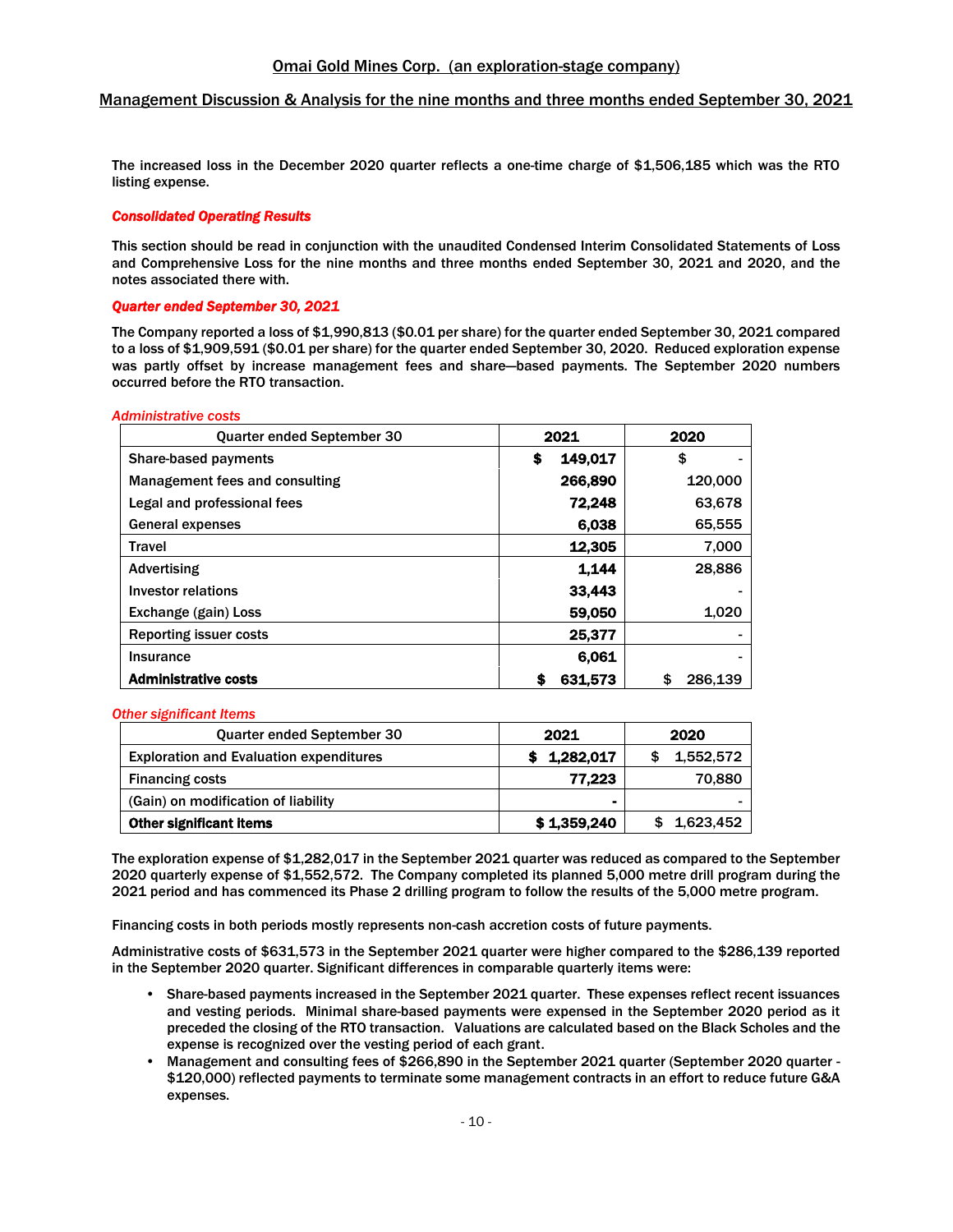## Management Discussion & Analysis for the nine months and three months ended September 30, 2021

- Advertising and investor relations expenses in the three months ended September 30, 2021 of \$34,587 (2020 – \$28,886) increased as a result of increased activity in marketing to brokers and investors.
- Legal and professional fees were \$72,248 in the September 2021 quarter, up slightly from \$63,678 in the September 2020 quarter. Some costs related to terminating contracts and the Company continues to address issues post the closing of the RTO.
- Exchange losses of \$59,050 in the September 2021 quarter (September 2020 quarter \$1,020) reflect a stronger Canadian dollar against the US dollar in the September 2021 quarter.
- Reporting and issuer costs in the September 2021 quarter were \$25,377 (September 2020 quarter \$nil). This represents fees paid to the regulators and other listing-related costs that did not apply before the RTO.
- General expenses continued to decline in the September 2021 quarter at \$6,038 as compared to \$65,555 in the September 2020 quarter, which included property fees and rent expense
- Management fees paid to Excel Logistics and reported as exploration expenses, were \$71,578 in the September 2021 quarter, as compared to \$75,000 in the same period of 2020.

#### *Nine months ended September 30, 2021*

The Company reported a loss of \$5,381,734 (\$0.03 per share) for the nine months ended September 30, 2021 compared to a loss of \$4,391,803 (\$0.03 per share) for the nine months ended September 30, 2020. Increased management fees, professional fees, and exploration in the September 2021 period created most of the increase. Share-based payments in the 2021 period were reduced as compared to those in 2020, due to reduced grants in the 2021 period.

#### Consolidated Financial Position

This section should be read in conjunction with the unaudited condensed interim consolidated statements of financial position and the unaudited condensed interim consolidated statement of changes in shareholders' equity as at September 30, 2021, and the unaudited condensed interim consolidated statements of cash flows for the nine months ended September 30, 2021.

The Company's cash and cash equivalents as at September 30, 2021 was \$2,443,726 (December 31, 2020 – \$3,605,289).

Consolidated current assets of the Company as at September 30, 2021 were \$2,818,689 (December 31, 2020 – \$3,823,748), comprising of cash and cash equivalents, HST receivables, prepaid expenses and other receivables.

Total consolidated assets as at September 30, 2021 were \$6,846,430 (December 31, 2020 – \$7,738,970), which are comprised of current assets of \$2,818,689 (December 31, 2020 – \$3,823,748), equipment of \$125,233 (December 31, 2020 – \$18,500) and mineral properties of \$3,902,508 (December 31, 2020 – \$3,896,722).

## Consolidated Cash Flows

The Company realized a decrease in cash of \$1,161,563 in the nine months ended September 30, 2021. There was no revenue during the period.

The net cash used in operating activities during the nine months ended September 30, 2021 was \$4,847,196 (2020 – \$3,886,909). The net loss for the nine months ended September 30, 2021 of \$5,381,734 was adjusted for sharebased payments of \$394,597, accretion on liabilities of \$217,758, increase in accounts receivable of \$156,504 and increase in trade and other payables \$53,920. Other items contributed \$24,767 to operating cash flow.

The Company purchased \$129,380 of equipment in the period ended September 30, 2021.

The Company received \$3,836,146 from share issuances and \$20,417 from the exercise of stock options in 2021. Loan repayments of \$35,764 were made in the first nine months of 2021.

## **Liquidity**

The Company's activities have been funded to date through equity financing and the Company expects that it will continue to be able to utilize this source of financing until it develops cash flows from operations. There can be no assurance, however, that the Company will be successful in its efforts. If such funds are not available or other sources of finance cannot be obtained, then the Company will be forced to curtail such proposed activities to a level for which funding is available and can be obtained. See the "Financial Statements Going Concern Assumption" section above for more details.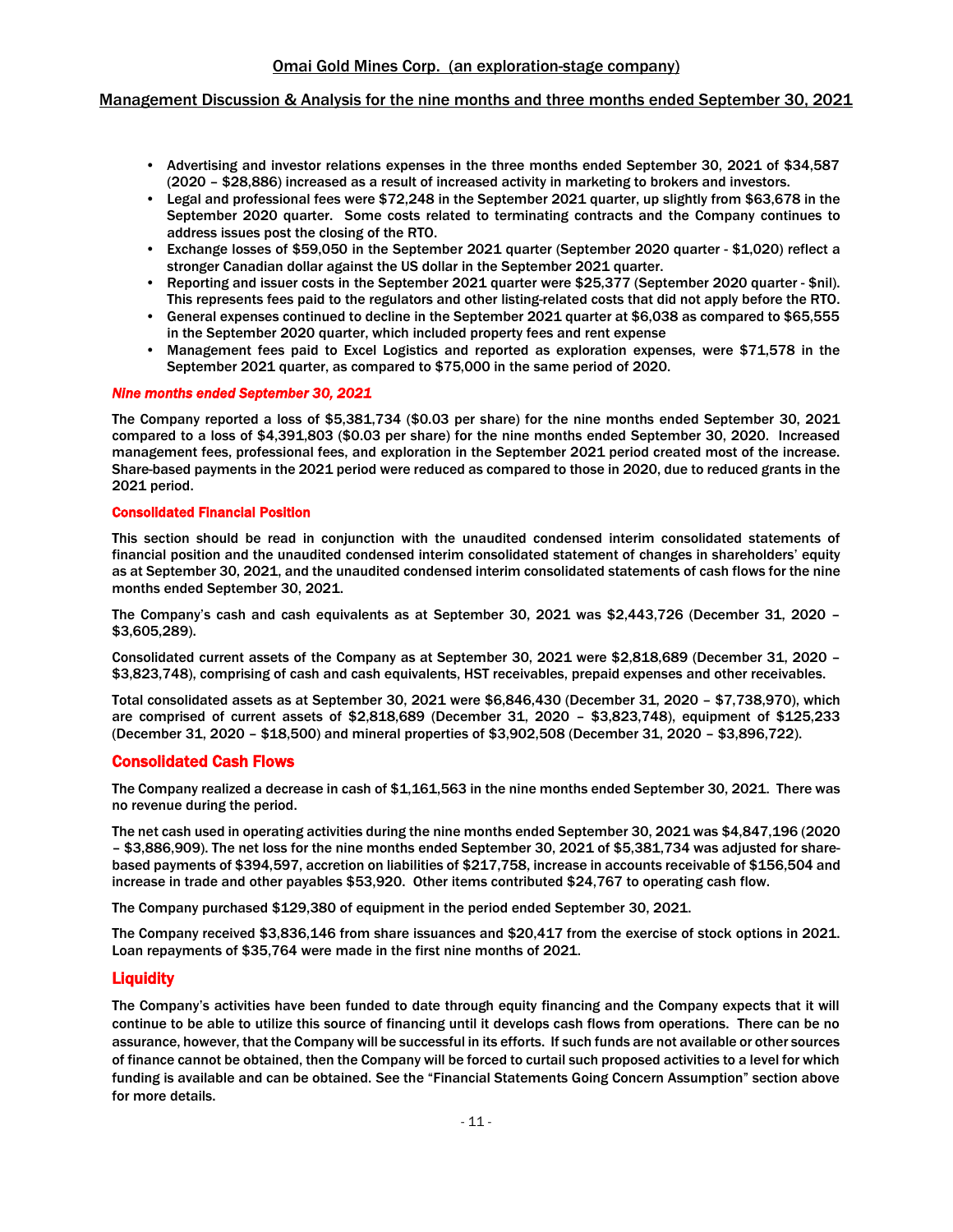As at September 30, 2021, the Company's current assets are comprised of: Cash and cash equivalents of \$2,443,726, and other receivables and prepayments of \$374,963 (mainly comprising of HST receivable and prepayments on resource work to be completed in 2021). As at September 30, 2021, the Company had negative working capital of \$752,951 and shareholder's equity of \$3,274,790.

# Consolidated Liabilities

Consolidated current liabilities as at September 30, 2021 were \$3,571,640 (December 31, 2020– \$3,333,606) which are comprised largely of trade and other payables of \$1,033,536 (December 31, 2020 – \$979,616), loan payable \$Nil (December 31, 2020 – \$33,644), current portion of long-term liability of \$538,104 (December 31, 2020 – \$492,010) and current portion of licence payable \$2,000,000 (December 31, 2020 – \$1,828,336).

## Related Party Transactions

Parties are considered to be related if one party has the ability to control the other party or exercise significant influence over the party in making financial or operating decisions or by virtue of common ownership. Related parties include the Board of Directors, officers, close family members and enterprises which are controlled by these individuals as well as certain persons performing similar functions. In accordance with IAS 24 - Related Party Disclosure, key management personnel are those having authority and responsibility for planning, directing and controlling the activities of the Company directly or indirectly, including any directors (executives and non-executive) of the Company.

a) Key management personnel are those persons having authority and responsibility for planning, directing and controlling the activities of the Company. The key management personnel of the Company are:

| <b>Name</b>            | <b>Designation</b>                                           |
|------------------------|--------------------------------------------------------------|
| <b>Renaud Adams</b>    | Non-Executive Chairman, Director                             |
| <b>Nadine Miller</b>   | <b>Director</b>                                              |
| <b>Lon Shaver</b>      | <b>Director</b>                                              |
| <b>Denis Clement</b>   | <b>Director</b>                                              |
| Elaine Ellingham       | Director, Interim Chief Executive Officer ("CEO")            |
| John Ross              | Chief Financial Officer ("CFO") and Corporate Secretary      |
|                        | (appointed August 16, 2021)                                  |
| <b>Mario Stifano</b>   | Former President, CEO, and Director (resigned July 20, 2021) |
| <b>Harvey McKenzie</b> | Former Chief Financial Officer ("CFO") and Corporate         |
|                        | Secretary (resigned August 16, 2021)                         |
| Jason Brewster         | <b>VP Operations</b>                                         |
| <b>Dennis LaPoint</b>  | Former VP Exploration (resigned August 4, 2021)              |
| Norman McLean          | Director at Avalon Gold Exploration (100% owned              |
|                        | subsidiary of the Company)                                   |
| <b>Michael Smith</b>   | A former CEO/Director (resigned on October 1, 2020)          |
| <b>Robert deCastro</b> | Former Director (resigned on October 1, 2020)                |
| Kris Sammy             | Former Chief Operating Officer ("COO") (resigned on          |
|                        | May 8, 2020)                                                 |

On October 1, 2019, the Company entered into a service agreement with Excel Logistics to provide administrative services in Guyana for a period of 3 years. The management fee paid to Excel Logistics includes a \$25,000 monthly fee and 15% markup on the expenses it incurs in the normal course of providing logistics management for the exploration activities of the Company. Excel Logistics is owned by two former officers of the Company. The Company will not renew this agreement beyond the end of the current term.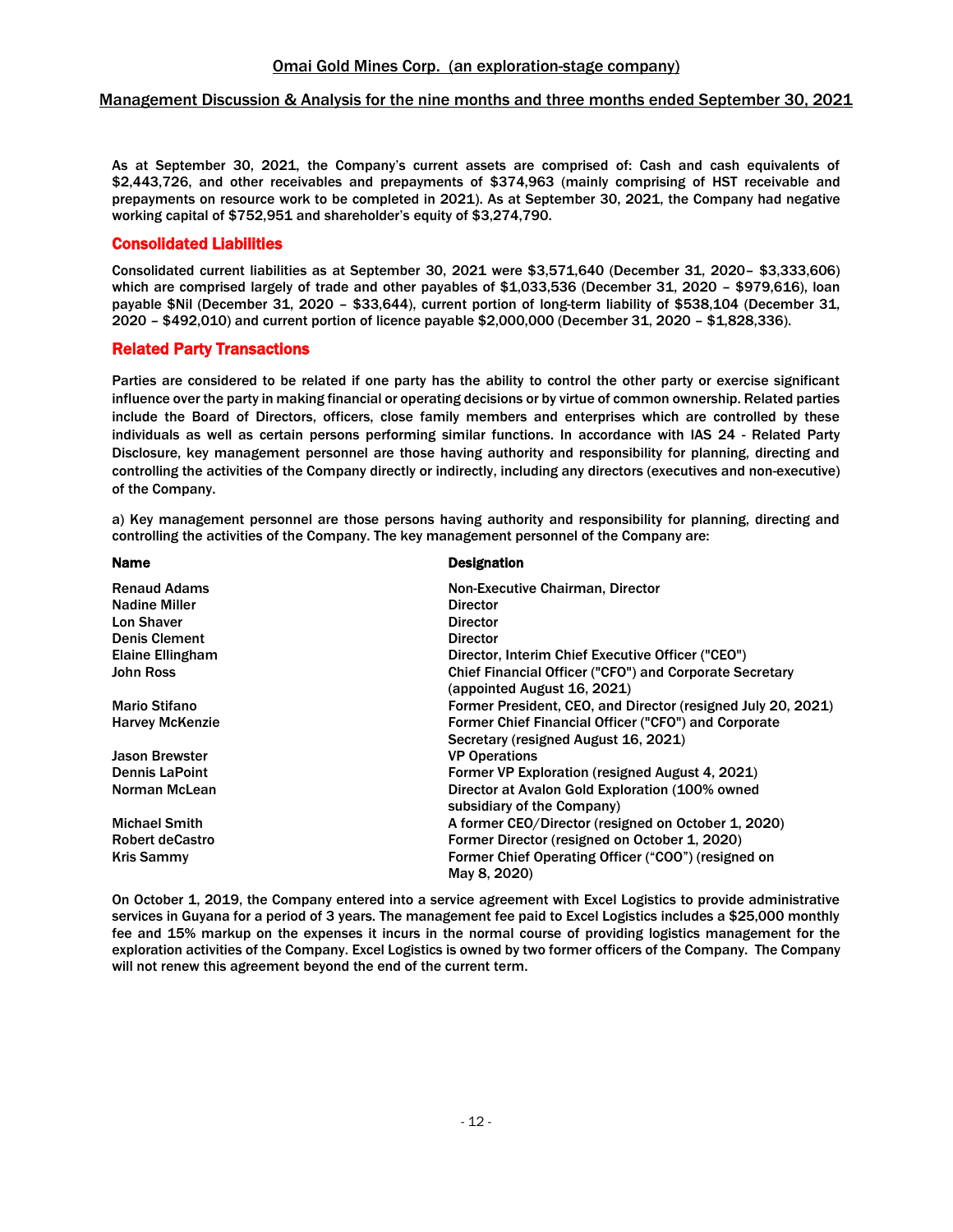# Management Discussion & Analysis for the nine months and three months ended September 30, 2021

| 2021<br>Nine months ended September 30,     |    | 2020      |           |
|---------------------------------------------|----|-----------|-----------|
| Management fees (post RTO)                  | \$ | 530.341   | \$        |
| Director fees (post RTO)                    |    |           |           |
| Director fees and management fees (pre RTO) |    |           | 698.150   |
| Share-based compensation                    |    | 305.198   | 259,000   |
| Management fees paid to Excel Logistics     |    | 351.578   | 234,772   |
| Share-based compensation (Excel Logistics)  |    |           | 148,000   |
| Total                                       | S  | 1.187.117 | 1.339.922 |

As at September 30, 2021, the Company owed \$82,381 (December 31, 2020 - \$383,770) to the Company's related parties identified above.

During the nine-month period ended September 30, 2021, a total of 2,400,000 (nine-month period ended September 30, 2020 – 5,500,000) stock options were granted to the key management personnel or companies of Excel Logistics.

Directors of the Company are entitled to director fees and stock options for their services and officers are entitled to stock options and cash remuneration for their services as outlined in their service contracts with the Company. Directors are not paid cash fees at this time.

As a part of the RTO, the Company assumed a loan payable in the amount of \$31,404 (C\$41,890) to a former director, which included C\$25,000 of principal amount and C\$16,890 of accrued interest. The loan bears an annual interest rate of 15%. As at September 30, 2021, the balance of the loan is \$Nil (December 31, 2020 - \$33,644).

# Outstanding Share Data

At the date of this MDA, September 30, 2021 and December 31, 2020, the Company had the following securities outstanding:

|                      | November 28, 2021 | September 30, 2021 | December 31, 2020 |
|----------------------|-------------------|--------------------|-------------------|
| <b>Common shares</b> | 227,324,627       | 227,324,627        | 197,708,701       |
| <b>Warrants</b>      | 52,816,631        | 52,816,631         | 36,927,765        |
| <b>Stock options</b> | 18,070,848        | 16,654,182         | 14,716,676        |
|                      | 298,212,106       | 296,795,440        | 249,353,142       |

Subsequent to September 30, 2021, the Company issued 2,000,000 stock options and terminated 583,334 options.

On November 24, 2021, the Company announced a non-brokered private placement offering for aggregate proceeds of up to CAD\$4,500,000 through the issuance of units of the Company at CAD\$0.11 per unit. Each unit will comprise one common share and one-half of one common share purchase warrant. Each full warrant entitles the holder to acquire one common share at an exercise price of CAD\$0.20 for a period of 24 months from the closing date of the offering.

# Financial and Other Instruments

The Company's financial asset consists of cash and cash equivalents, which is recorded at FVTPL, and accounts receivable, which is classified and subsequently measured at amortized cost. The Company's financial liabilities trade and other payables, other liabilities, loan from related party, promissory notes payable, license payable and long-term liability, are classified and measured at amortized cost using the effective interest method. Interest expense is reported in net loss. Unless otherwise noted, it is management's opinion that the Company is not exposed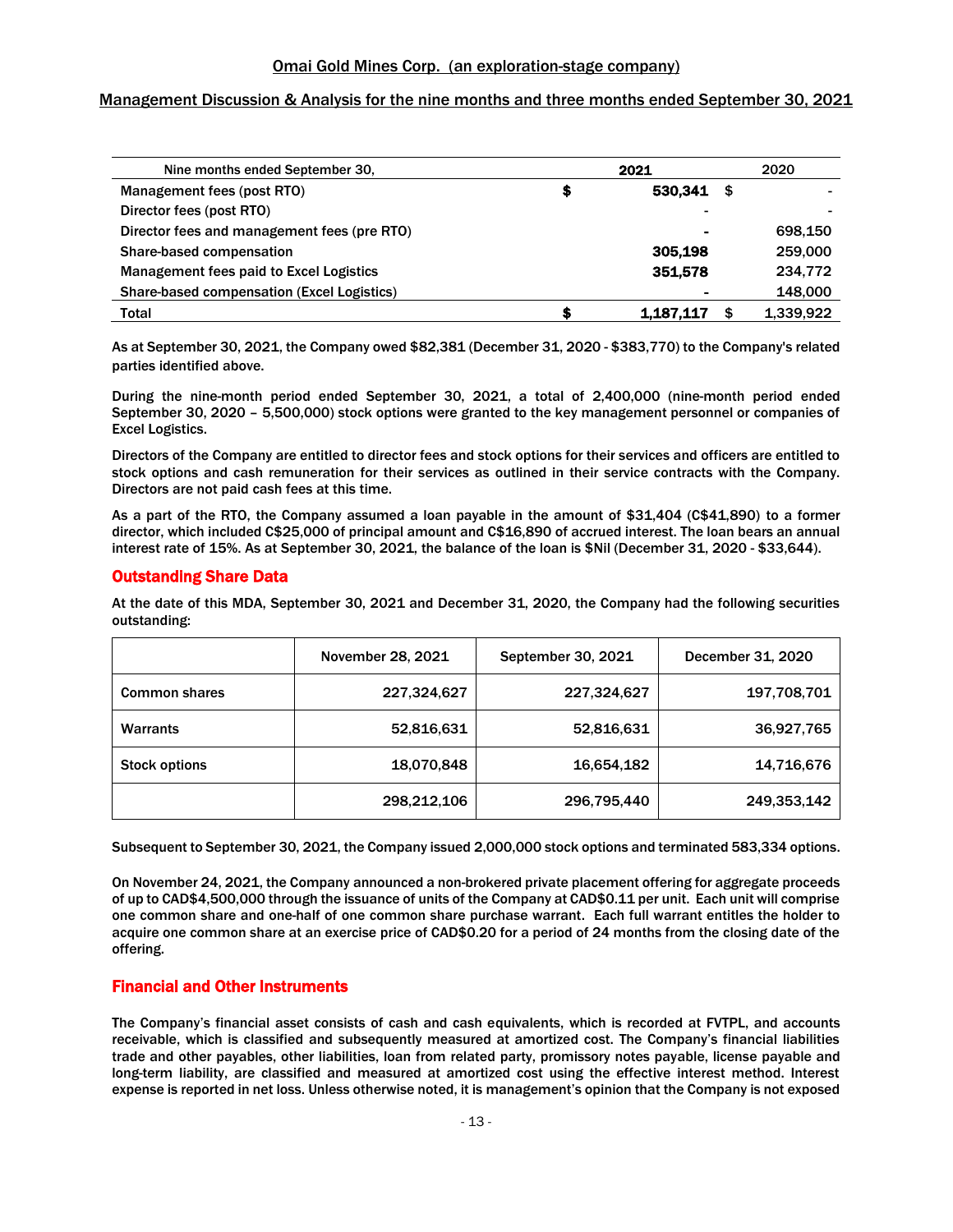## Management Discussion & Analysis for the nine months and three months ended September 30, 2021

to significant interest, currency or credit risks arising from these financial instruments. The fair value of these instruments approximates their carrying value due to the short-term nature of their maturity.

## Significant Accounting Judgments and Estimates

The preparation of these unaudited condensed interim consolidated financial statements requires management to make certain estimates, judgments and assumptions that affect the reported amounts of assets and liabilities at the date of the financial statements and reported amounts of expenses during the reporting period. Actual outcomes could differ from these estimates. These unaudited condensed interim consolidated financial statements include estimates which, by their nature, are uncertain. The impacts of such estimates are pervasive throughout the consolidated financial statements, and may require accounting adjustments based on future occurrences. Revisions to accounting estimates are recognized in the period in which the estimate is revised and future periods if the revision affects both current and future periods. These estimates are based on historical experience, current and future economic conditions and other factors, including expectations of future events that are believed to be reasonable under the circumstances.

There have been no changes in the significant judgements and estimates used during the nine months ended September 30, 2021 as compared to those used to prepare the Company's consolidated financial statements as at and for the year ended December 31, 2020.

## Impairment of Non-financial Assets

At the end of each reporting period, the Company reviews the carrying amounts of its non-financial assets with finite lives to determine whether there is any indication that those assets are impaired. Where such an indication exists, the recoverable amount of the asset is estimated. For the purpose of measuring recoverable amounts, assets are grouped at the lowest levels of CGU. The recoverable amount is the higher of an asset's fair value less costs to dispose and value in use (being the present value of the expected future cash flows of the relevant CGU). An impairment loss is recognized for the amount by which the asset's carrying amount exceeds its recoverable amount. The company evaluates impairment losses for potential reversals when events or circumstances warrant such consideration.

## Mineral Exploration and Evaluation Expenditures

The direct costs of acquiring mining properties and licensing rights are capitalized upon acquisition. Exploration and evaluation expenditures are expensed as incurred. Amounts received for the sale of exploration and evaluation assets, for option payments and for exploration advances are netted against the carrying amount of the associated mining property or licensing right and any excess is reflected on the statement of profit and loss. Once a project has been established as commercially viable and technically feasible, related development expenditures are capitalized.

## Decommissioning Liability

A legal or constructive obligation to incur restoration, rehabilitation and environmental costs may arise when environmental disturbance is caused by the Company's exploration and evaluation activities. Discount rates using a pre-tax rate that reflects the risk and the time value of money are used to calculate the net present value. These costs are charged against profit or loss as exploration and evaluation expenditures and the related liability is adjusted for each period for the unwinding of the discount rate and for changes to the current market-based discount rate, amount or timing of the underlying cash flows needed to settle the obligation.

The Company has no restoration, rehabilitation and environment costs as at September 30, 2021 and December 31, 2020.

## Related Party Transactions

Parties are considered to be related if one party has the ability, directly or indirectly, to control the other party or exercise significant influence over the other party in making financial and operating decisions. Parties are also considered to be related if they are subject to common control or common significant influence. Related parties may be individuals or corporate entities. A transaction is considered to be a related party transaction when there is a transfer of resources or obligations between related parties.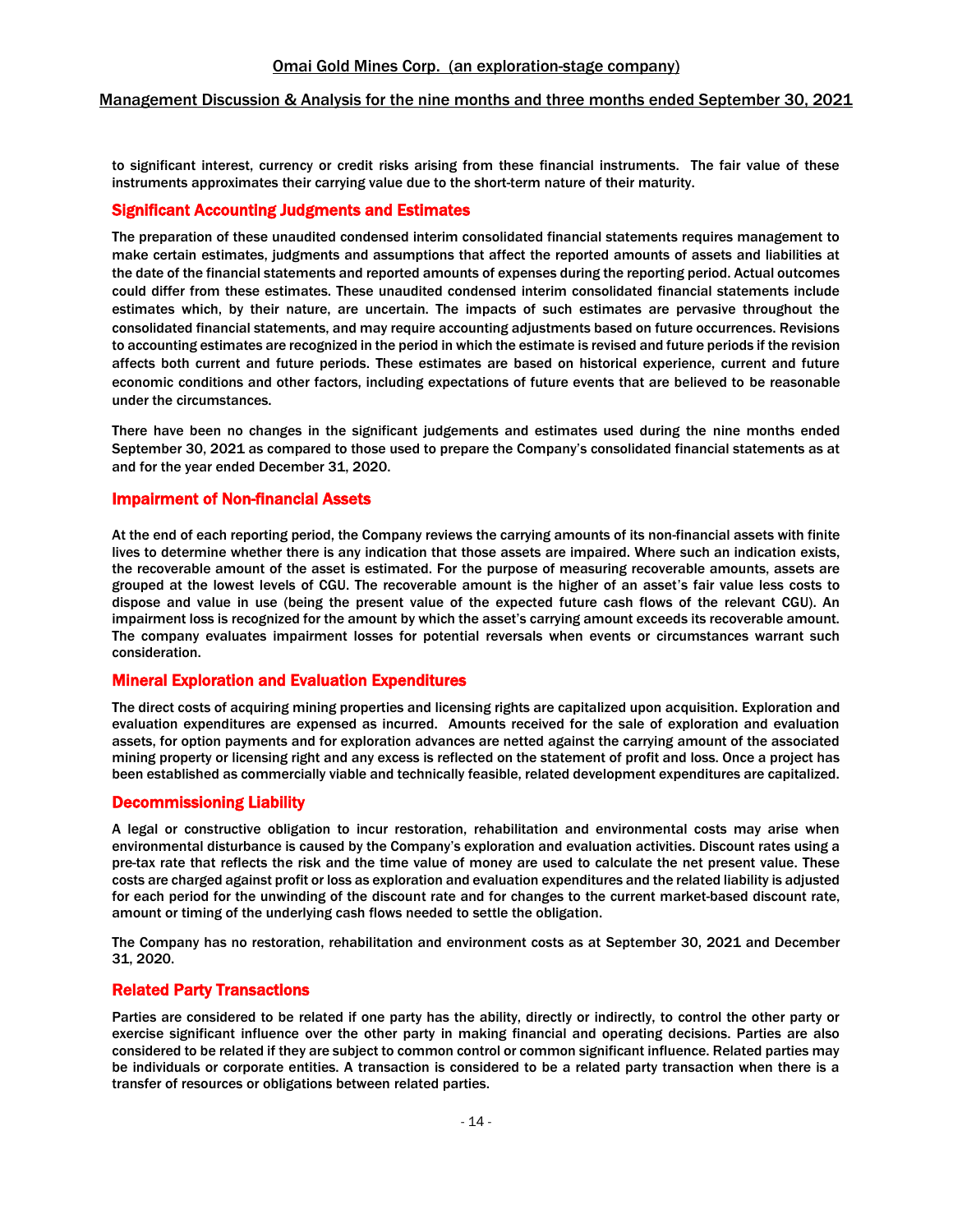## Management Discussion & Analysis for the nine months and three months ended September 30, 2021

# Financial Instruments

## Recognition

The Company recognizes a financial asset or financial liability on the statement of financial position when it becomes party to the contractual provisions of the financial instrument. Financial assets are initially measured at fair value, and are derecognized either when the Company has transferred substantially all the risks and rewards of ownership of the financial asset, or when cash flows expire. Financial liabilities are initially measured at fair value and are derecognized when the obligation specified in the contract is discharged, cancelled or expired.

## Classification and Measurement

The Company determines the classification of its financial instruments at initial recognition. Financial assets and financial liabilities are classified according to the following measurement categories:

- i) those to be measured subsequently at fair value, either through profit or loss ("FVTPL") or through other comprehensive income ("FVTOCI"); and
- ii) those to be measured subsequently at amortized cost.

The classification and measurement of financial assets after initial recognition at fair value depends on the business model for managing the financial asset and the contractual terms of the cash flows. Financial assets that are held within a business model whose objective is to collect the contractual cash flows, and that have contractual cash flows that are solely payments of principal and interest on the principal outstanding, are generally measured at amortized cost at each subsequent reporting period. All other financial assets are measured at their fair values at each subsequent reporting period, with any changes recorded through profit or loss or through other comprehensive income (which designation is made as an irrevocable election at the time of recognition).

After initial recognition at fair value, financial liabilities are classified and measured at either:

- i) amortized cost;
- ii) FVTPL, if the Company has made an irrevocable election at the time of recognition, or when required (for items such as instruments held for trading or derivatives); or,
- iii) FVTOCI, when the change in fair value is attributable to changes in the Company's credit risk.

The Company reclassifies financial assets when and only when its business model for managing those assets changes. Financial liabilities are not reclassified.

Transaction costs that are directly attributable to the acquisition or issuance of a financial asset or financial liability classified as subsequently measured at amortized cost are included in the fair value of the instrument on initial recognition. Transaction costs for financial assets and financial liabilities classified at fair value through profit or loss are expensed in profit or loss.

The Company's financial asset consists of cash and cash equivalents and accounts receivable, which are classified and subsequently measured at amortized cost.

The Company's financial liabilities trade and other payables, debt purchased, loan from related party, promissory notes payable and long-term liability, which are classified and measured at amortized cost using the effective interest method. Interest expense is reported in net loss.

## Impairment

The Company assesses all information available, including on a forward-looking basis, the expected credit losses associated with any financial assets carried at amortized cost. The impairment methodology applied depends on whether there has been a significant increase in credit risk. To assess whether there is a significant increase in credit risk, the Company compares the risk of a default occurring on the asset as at the reporting date with the risk of default as at the date of initial recognition based on all information available, and reasonable and supportive forwardlooking information.

# Financial Instruments Recorded at Fair Value

The Company categorizes its financial assets and liabilities measured at fair value into one of three different levels depending on the observability of the inputs used in the measurement.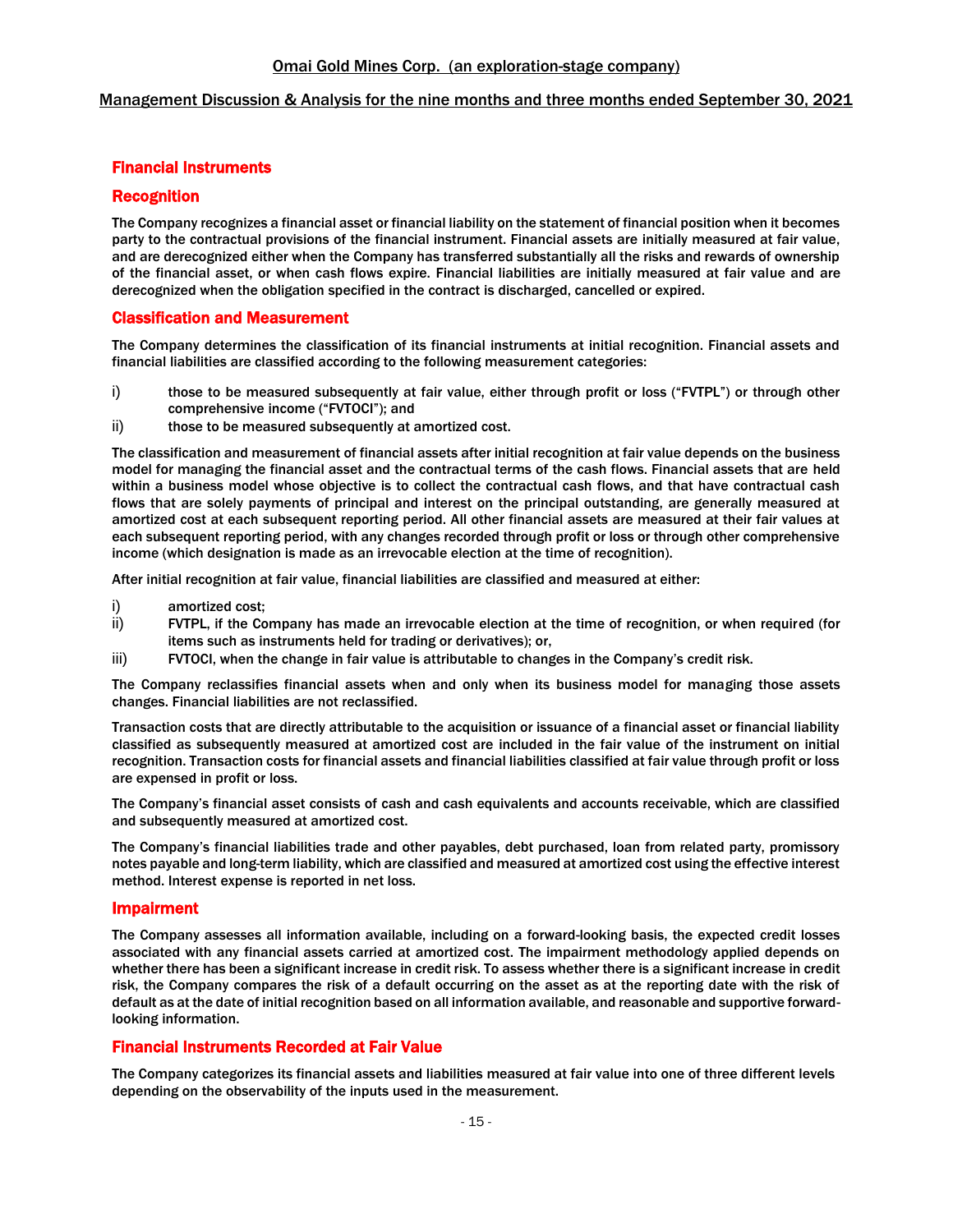## Management Discussion & Analysis for the nine months and three months ended September 30, 2021

- Level 1: This level includes assets and liabilities measured at fair value based on unadjusted quoted prices for identical assets and liabilities in active markets that are accessible at the measurement date.
- Level 2: This level includes valuations determined using directly or indirectly observable inputs other than quoted prices included within Level 1. Derivative instruments in this category are valued using models or other standard valuation techniques derived from observable market inputs.
- Level 3: This level includes valuations based on inputs which are less observable, unavailable or where the observable data does not support a significant portion of the instruments' fair value.

The following table shows the levels within the hierarchy of financial assets measured at fair value at September 30, 2021 and December 31, 2021:

|                           | ∟evel | September 30, 2021 | December 31, 2020 |
|---------------------------|-------|--------------------|-------------------|
| Cash and cash equivalents |       | \$2,443,726        | \$3,065,289       |

## New and Amended Accounting Policies

The Company has adopted the following new and revised IFRS standards and amendments, effective January 1, 2020. These changes were made in accordance with the applicable transitional provisions, but their adoption had no impact on the consolidated financial statements of the Company.

## IAS 1 – Presentation of Financial Statements ("IAS 1") and IAS 8 – Accounting Policies, Changes in Estimates and Errors ("IAS 8")

Effective January 1, 2020, the Company has adopted the amendments in Definition of Material (amendments to IAS 1 and IAS 8). The amendments to IAS 1 and IAS 8 clarify the definition of 'material' and aligns the definition used within the IFRS Standards. The application of the amendments did not have an impact on the Company.

#### IFRS 3 – Business Combinations ("IFRS 3")

Effective January 1, 2020, the Company has adopted the amendments to IFRS 3 which narrow and clarify the definition of a business and provide for an optional simplified initial assessment of whether an acquired group of assets is a single identifiable group of assets, rather than a business. The application of the amendment has been made on a prospective basis and has not had an impact on the Company.

## New Accounting Standards Issued but Not Effective

There were no new accounting standards issued during the quarter that are significant to the Company.

# Off-Balance Sheet Arrangements

There are no off-balance sheet arrangements at the date of this MD&A.

## **Commitments**

The table below summarizes the maturity profile of the Company's financial liabilities as at September 30, 2021 based on contractual payments:

|                                                  |              | 1 to 5 years  | >5 years |  |  |
|--------------------------------------------------|--------------|---------------|----------|--|--|
|                                                  | Total        | Up to 1 year  |          |  |  |
| Operating purchase commitments (Excel Logistics) | 300,000<br>S | 300,000<br>\$ | \$<br>۰  |  |  |
| Equipment and operator agreement in Guyana       | 54.000       | 54,000        |          |  |  |
| Trade and other payables                         | 523.536      | 260.478       |          |  |  |
| Loans from related parties                       |              |               |          |  |  |
| <b>Other liabilities</b>                         | 510.000      | 510.000       |          |  |  |
| License payable                                  | 2,000,000    | 2,000,000     |          |  |  |
| Total                                            | \$3,387,536  | \$3.124.478   | \$       |  |  |

In addition to the amounts included in the table above, the Company entered into the following commitments: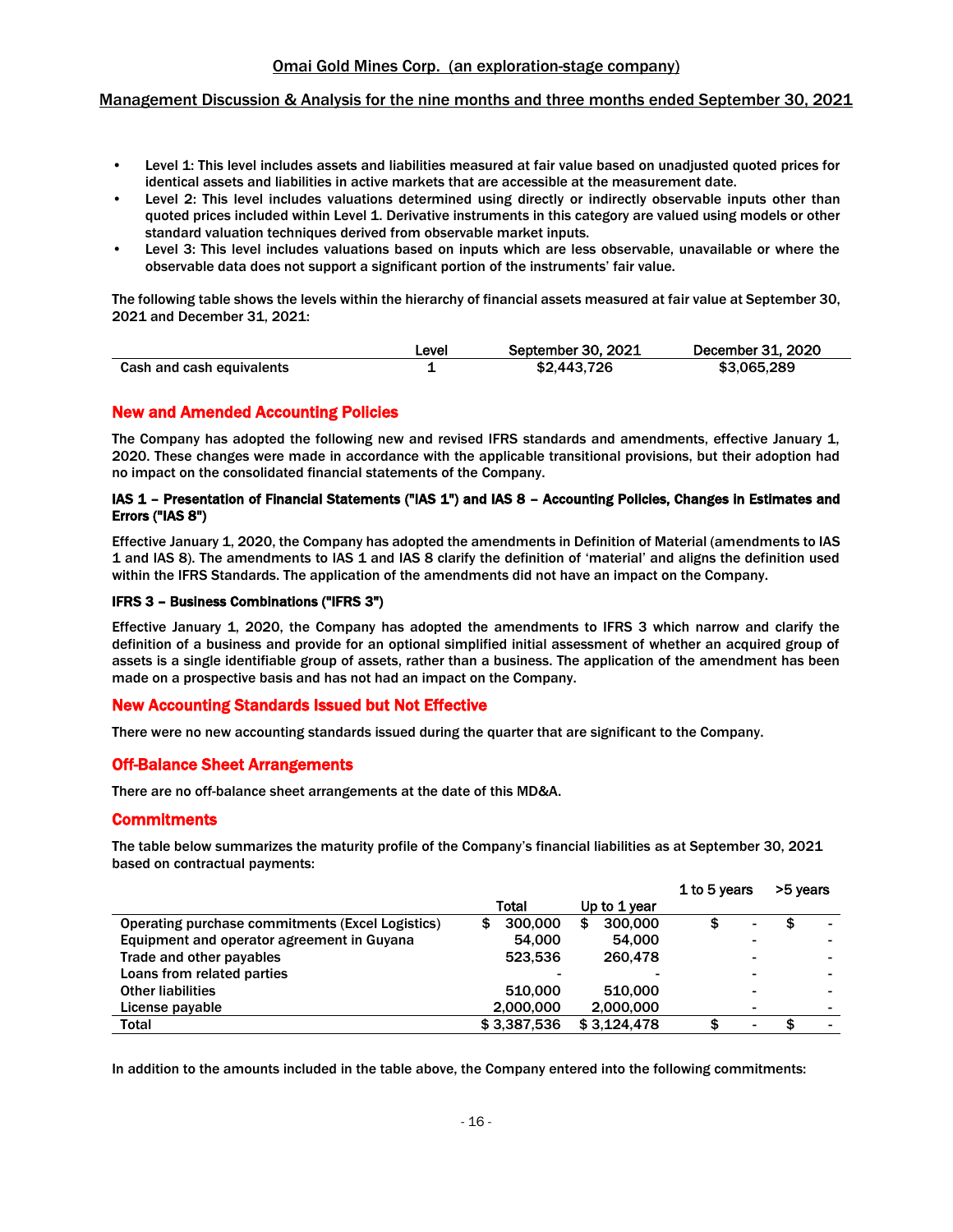#### Management Discussion & Analysis for the nine months and three months ended September 30, 2021

In January 2021, the Company entered into a drilling service agreement with a service provider in Guyana for a minimum drill program of 5,000 metres at a variable cost per metre drilled and to be recognized as a preferred vendor for a long-term drill program through December 31, 2022. At September 30, 2021, the Company had completed the 5,000 metre drill program.

## Management's Responsibility for MD&A

The information provided in this MD&A, including the consolidated financial statements, is the responsibility of management. In the preparation of these consolidated financial statements, estimates are sometimes necessary to make a determination of future values for certain assets or liabilities. Management believes such estimates have been based on careful judgments and have been properly reflected in the accompanying consolidated financial statements.

Management maintains a system of internal controls to provide reasonable assurance that the Company's assets are safeguarded and to facilitate the preparation of relevant and timely information.

## Qualified Person

Unless stated otherwise herein, all scientific and technical data contained in this MD&A has been reviewed, approved and verified by Elaine Ellingham who is a "Qualified Person" within NI 43-101 and is a member in good standing of the Professional Geoscientists Ontario (PGO). Ms. Ellingham is also the Company's Chief Executive Officer.

## Internal Controls Over Financial Reporting

The Company's Chief Executive Officer ("CEO") and Chief Financial Officer ("CFO") have established processes to provide them with sufficient knowledge to support representations that they have exercised reasonable diligence that: (i) the consolidated financial statements do not contain any untrue statement of material fact or omit to state a material fact required to be stated or that is necessary to make a statement not misleading in light of the circumstances under which it is made, as of the date of and for the periods presented by the consolidated financial statements; and (ii) the consolidated financial statements fairly present in all material respects the financial condition, results of operations and cash flows of the Company, as of the date of and for the periods presented. In contrast to the certificate required for non-venture issuers under National Instrument 52-109 Certification of Disclosure in Issuers' Annual and Interim Filings ("NI 52-109"), the corresponding certificate for venture issuers does not include representations relating to the establishment and maintenance of disclosure controls and procedures ("DC&P") and internal control over financial reporting ("ICFR"), as defined in NI 52-109. In particular, the certifying officers of the Company do not make any representations relating to the establishment and maintenance of:

i. controls and other procedures designed to provide reasonable assurance that information required to be disclosed by the issuer in its annual filings, interim filings or other reports filed or submitted under securities legislation is recorded, processed, summarized and reported within the time periods specified in securities legislation; and

ii. a process to provide reasonable assurance regarding the reliability of financial reporting and the preparation of Financial Statements for external purposes in accordance with IFRS.

The Company's CEO and CFO are responsible for ensuring that processes are in place to provide them with sufficient knowledge to support the representations they are making in the corresponding certificate. Investors should be aware that inherent limitations on the ability of certifying officers of a venture issuer to design and implement on a cost-effective basis DC&P and ICFR as defined in NI 52-109 may result in additional risks to the quality, reliability, transparency and timeliness of interim and annual filings and other reports provided under securities legislation.

## Risk Factors

Omai is subject to a number of risks due to the nature of the business of mineral exploration and the early stage of its development. The following risk factors are provided from the perspective of the Company.

## Exploration, Development and Production Risks

The exploration for and development of minerals involves significant risks, which even a combination of careful evaluation, experience and knowledge may not eliminate. Few properties which are explored are ultimately developed into producing mines. There can be no guarantee that the estimates of quantities and qualities of minerals disclosed will be economically recoverable. With all mining operations, there is uncertainty and, therefore, risk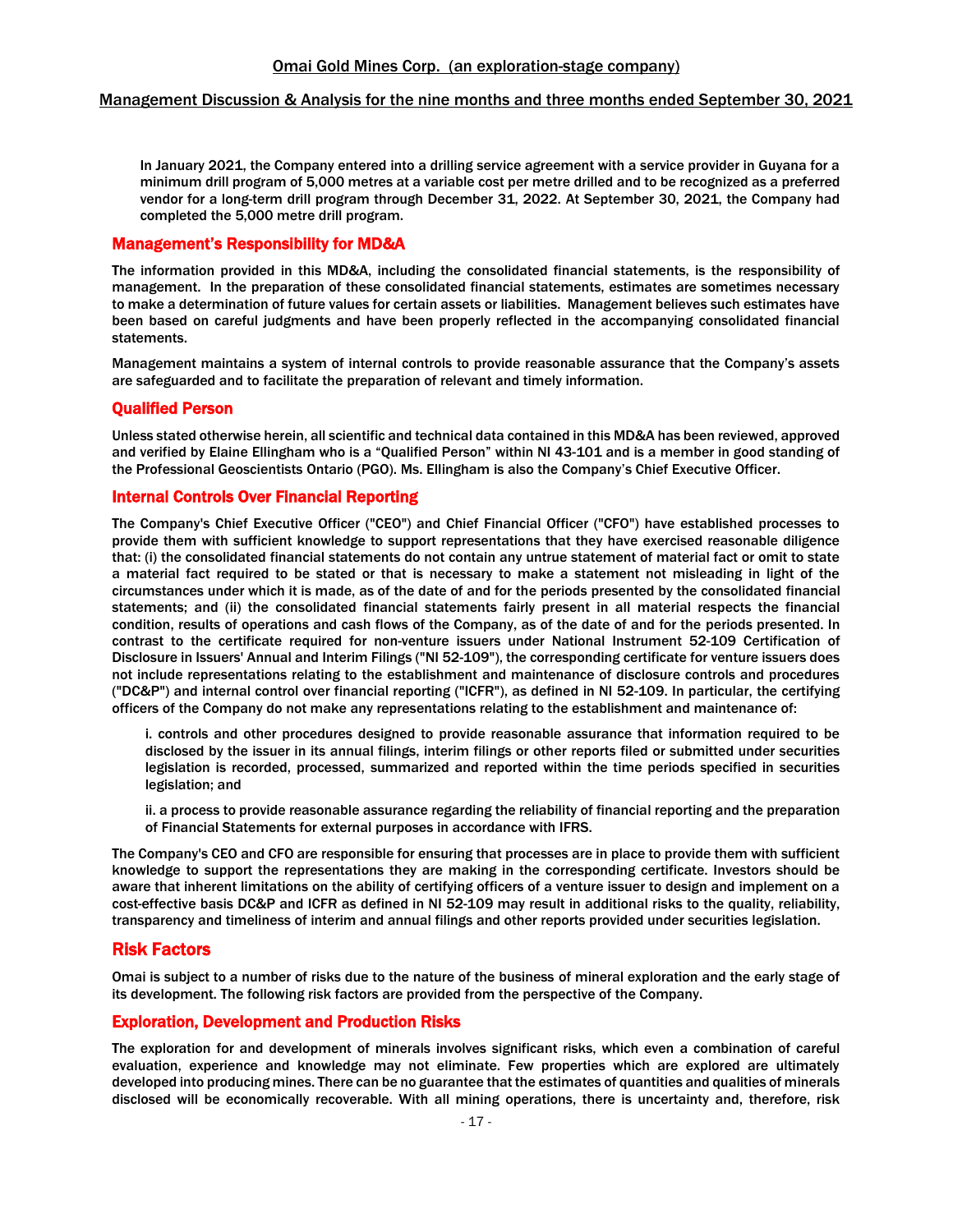#### Management Discussion & Analysis for the nine months and three months ended September 30, 2021

associated with operating parametres and costs resulting from the scaling up of extraction methods tested in pilot conditions. Mineral exploration is speculative in nature and there can be no assurance that any minerals discovered will result in any establishment or increase in the Company's resource base.

The Company's operations are subject to all of the hazards and risks normally encountered in the exploration, development and production of minerals. These include unusual and unexpected geological formations, rock falls, seismic activities, flooding and other conditions involved in the extraction of material, any of which could result in damage to, or destruction of, mines and other producing facilities, damage to life or property, environmental damage and possible legal liability. Although precautions to minimize risk will be taken, operations are subject to hazards that may result in environmental pollution, and consequent liability that could have a material adverse impact on the business, operations and financial performance of the Company.

Substantial expenditures are required to establish reserves through drilling, to develop metallurgical processes to extract the metal from the ore and, in the case of new properties, to develop the mining and processing facilities and infrastructure at any site chosen for mining. Although substantial benefits may be derived from the discovery of a major mineralized deposit, no assurance can be given that minerals will be discovered in sufficient quantities to justify commercial operations or that funds required for development can be obtained on a timely basis. The economics of developing mineral properties is affected by many factors including the cost of operations, variations in the grade of ore mined, fluctuations in metal markets, costs of processing equipment and such other factors as government regulations, including regulations relating to royalties, allowable production, importing and exporting of minerals and environmental protection. The remoteness and restrictions on access of properties in which the Company will have or has an interest will have an adverse effect on profitability as a result of higher infrastructure costs. There are also physical risks to the exploration personnel working in the terrain in which the Company's properties are located, often in poor climate conditions.

The long-term commercial success of the Company depends on their ability to find, acquire, develop and commercially produce gold and other precious metals. No assurance can be given that the Company will be able to locate satisfactory properties for acquisition or participation. Moreover, if such acquisitions or participations are identified, the Company may determine that current markets, terms of acquisition and participation or pricing conditions make such acquisitions or participations uneconomic.

The Company has relied upon historical data compiled by previous parties involved with the properties. To the extent that any of such historical data may be inaccurate or incomplete, the Company's exploration plans may be adversely affected

Access to the Omai Gold Mine in Guyana is available through public roads which requires a ferry boat river crossing. If the ferry service ceases to operate, the Company may face additional expenses related to transportation.

## No History of Mineral Production

The Company has no history of commercially producing metals from their mineral exploration properties and there can be no assurance that it will successfully establish mining operations or profitably, produce gold or other precious metals. None of the Company's properties are currently under development or production. The future development of any properties found to be economically feasible will require the construction and operation of mines, processing plants and related infrastructure.

## Title Risks

The acquisition of title to mineral properties is a very detailed and time-consuming process. Title to mineral properties, as well as the location of boundaries on the grounds may be disputed. Moreover, additional amounts may be required to be paid to surface right owners in connection with any mining development. At all of such properties where there are current or planned exploration activities, the Company believe that they have either contractual, statutory, or common law rights to make such use of the surface as is reasonably necessary in connection with those activities.

Title insurance generally is not available for mining claims in Canada and Guyana, and the Company's ability to ensure that they have obtained secure claim to individual mineral properties or mining concessions may be severely constrained. The Company has not conducted surveys of all the claims in which it holds direct or indirect interests; therefore, the precise area and location of such claims may be in doubt. Accordingly, the properties may be subject to prior unregistered liens, agreements, transfers or claims, including native land claims, and title may be affected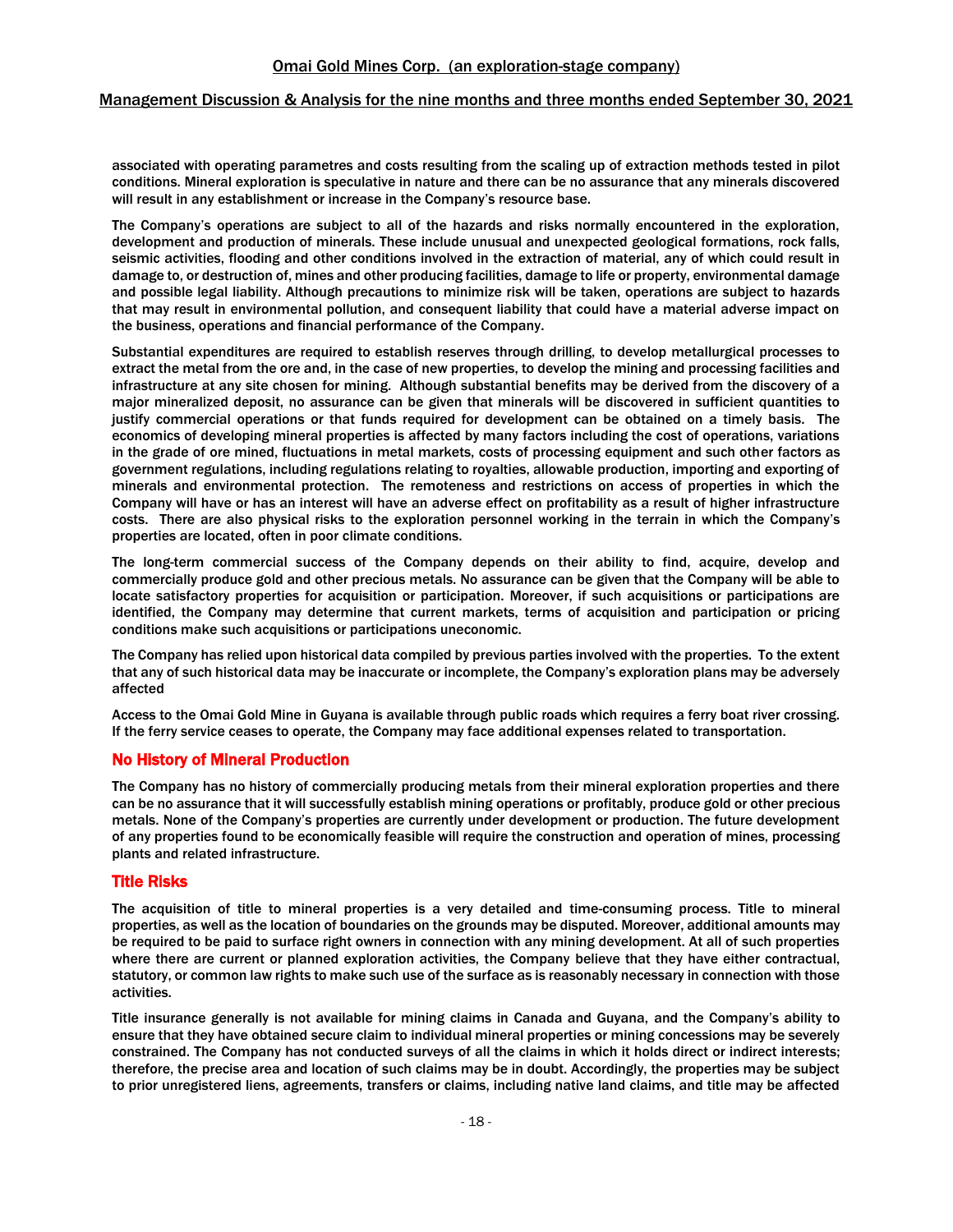by, among other things, undetected defects. In addition, the Company may be unable to operate the properties as permitted or to enforce its rights with respect to its properties.

Under the laws of the jurisdictions where the Company's operations and projects are located, mineral resources belong to the state and governmental concessions are required to explore for, and exploit, mineral reserves. The Company holds exploration concessions in each of the jurisdictions where it is operating with respect to its projects and prospects. While the Company has not been advised of any proposed termination of any of its concession, the concessions held by the Company in respect of its operations and projects may be terminated under certain circumstances, including if certain fees are not paid, certain terms of the concessions or mining legislation governing such concessions are not complied with, or if environmental requirements are not met. Termination of any one or more of the Company's exploration concessions could have a material adverse effect on the Company's financial condition or results of operations.

## Substantial Capital Requirements

The management of the Company anticipate that they may make substantial capital expenditures for the acquisition, exploration, development and production of its properties in the future. As the Company will be in the exploration stage with no revenue being generated from the exploration activities on its mineral properties, they may have limited ability to raise the capital necessary to undertake or complete future exploration work, including drilling programs. There can be no assurance that debt or equity financing will be available or sufficient to meet these requirements or for other corporate purposes or, if debt or equity financing is available, that it will be on terms acceptable to the Company. Moreover, future activities may require the Corporation to alter its capitalization significantly. The inability of the Company to access sufficient capital for its operations could have a material adverse effect on its financial condition, results of operations or prospects. In particular, failure to obtain such financing on a timely basis could cause the Company to forfeit their interest in certain properties, miss certain acquisition opportunities and reduce or terminate operations.

The only source of future funds for further exploration programs, or if such exploration programs are successful for the development of economic ore bodies and commencement of commercial production thereon, which are presently available to the Company are the sale of equity capital or the offering by the Company of an interest in its exploration and evaluation assets to be earned by another party carrying out further exploration. Management has been successful in accessing equity markets in the past, but there is no assurance that such sources will be available on acceptable terms in the future. Future issuance of equity capital may have a substantial dilutive effect on existing shareholders of the Company. The Company is not able at this time to predict the future of such issuance or dilution.

## **Competition**

The mining industry is highly competitive. Many of the Company's competitors for the acquisition, exploration, production and development of gold and other precious and base metals, and for capital to finance such activities, will include companies that have greater financial and personnel resources available to them.

## Volatility of Mineral Prices

Metal prices fluctuate considerably and are affected by numerous factors beyond the Company's control, such as industrial demand, inflation and expectations with respect to the rate of inflation, the strength of the U.S. dollar and of other currencies, interest rates, forward sales by producers, production and cost levels and changes in investment trends. Gold prices are sometimes subject to rapid short-term changes because of speculative activities. If these prices were to decline significantly or for an extended period of time, the Company might be unable to continue its operations, develop its properties or fulfill its obligations under its agreements with its partners or under its permits and licences. As a result, the Company might lose its interest in, or be forced to sell, some of its properties. In the event of a sustained, significant drop in gold prices, the Company may be required to re-evaluate its assets, resulting in reduced estimates of reserves and resources and in material write-downs of the Company's or Avalon's investment in mining properties and increased amortization, reclamation and closure charges. Furthermore, since gold prices are established in US dollars, a significant increase in the value of the Canadian dollar relative to the US dollar coupled with stable or declining gold prices could adversely affect the Company's results with respect to development of and eventual sale of these metals. Currency fluctuations may affect some of the Company's future operations, financial positions and results. The Company's financial results are reported in United States dollars and the majority of its funds are held in United States dollars accounts. The majority of the Company's costs to date are in United States dollars. However, if the Company expands its activities in Guyana or Canada the Company will have increased exposure to fluctuations in the United States dollar against other foreign currencies.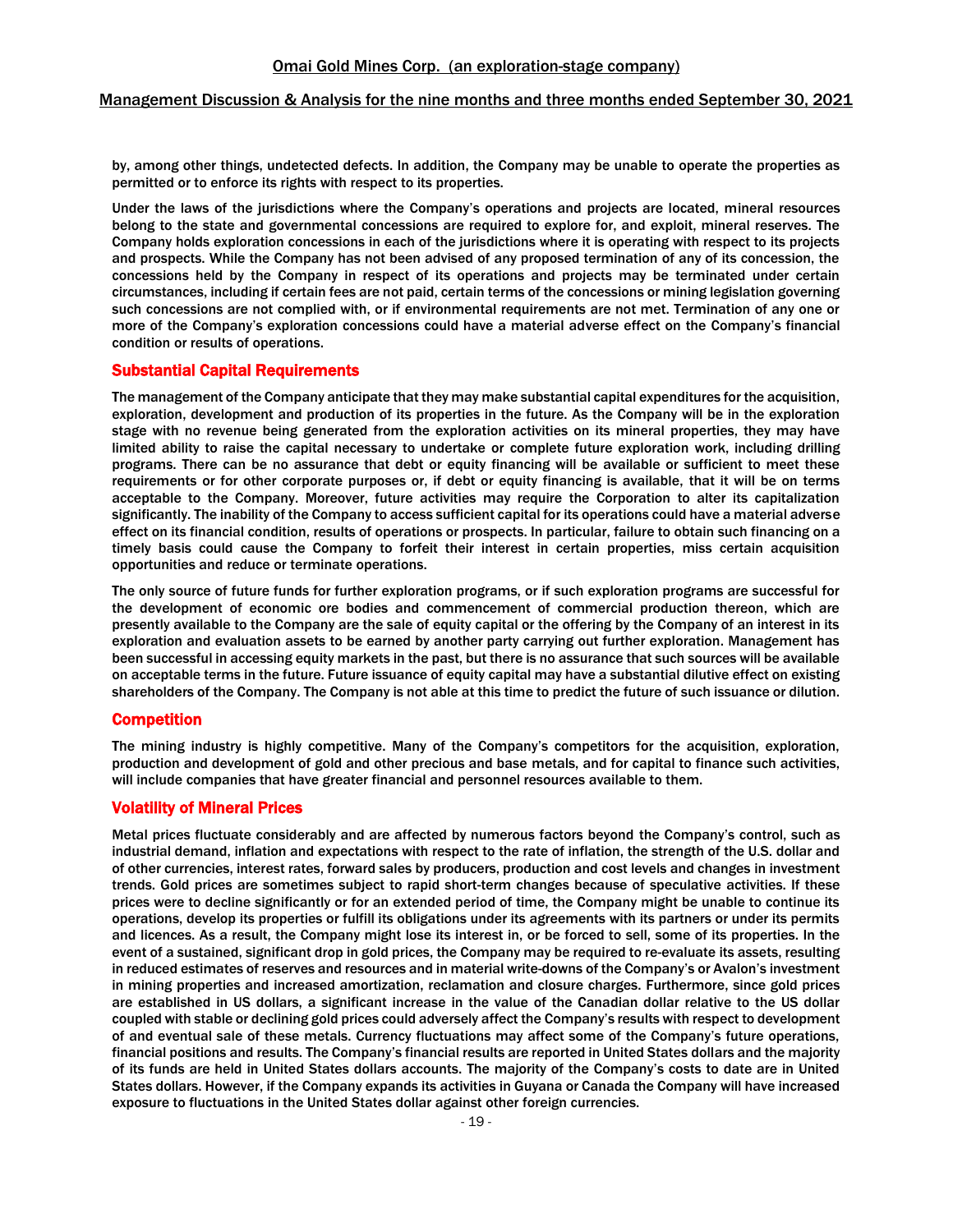## Management Discussion & Analysis for the nine months and three months ended September 30, 2021

## Mineral Reserves / Mineral Resources

All of the properties in which the Company hold an interest are considered to be in the early exploration stage only and do not contain a known body of commercial minerals. No mineral resources have been established at the Company's properties and there is no assurance any such resources will be established in the future. Mineral reserves are, in the large part, estimates and no assurance can be given that any future anticipated tonnages and grades, if any, will be achieved or that any indicated level of recovery will be realized.

Any future figures will be determined based upon assumed metal prices and operating costs. Future production could differ dramatically from reserve estimates for, among other reasons:

- mineralization or formations could be different from those predicted by drilling, sampling and similar examinations;
- increases in operating mining costs and processing costs could adversely affect resources and reserves;
- the grade of the resources and reserves may vary significantly from time to time and there is no assurance that any particular level of metals may be recovered from the ore; and
- declines in the market price of the metals may render the mining of some or all of the reserves uneconomic.

Estimated mineral resources and reserves may require downward revisions based on changes in metal prices, further exploration or development activity, increased production costs or actual production experience. This could materially and adversely affect any future estimates of the tonnage or grade of mineralization, estimated recovery rates or other important factors that influence mineral resource and reserve of estimates.

Any reduction in estimated mineral reserves or estimated resources, if any, as a result could require material write downs in investment in the affected mining property and increased amortization, reclamation and closure charges, which could have a material and adverse effect on the Company's future cash flows, earnings, results of operations and financial condition.

Because the Company has not commenced production at any of their properties, and have not defined or delineated any mineral resources or proven or probable reserves on any of its properties, any future mineralization estimates for the Company's properties may require adjustments or downward revisions based upon further exploration or development work or actual production experience. In addition, the grade of ore ultimately mined, if any, may differ from that indicated by drilling results. There can be no assurance that minerals recovered in small-scale tests will be duplicated in large-scale tests under on-site conditions or in production scale.

Extended declines in market prices for gold or other metals may render portions of the Company's mineralization uneconomic and result in reduced reported mineralization. Any material reductions in estimates of mineralization, or of the Company's ability to extract this mineralization, could have a material adverse effect on Company's results of operations or financial condition, as well as the market price of their respective securities.

# Global Financial Conditions

Current global financial conditions have been subject to increased volatility and access to financial markets has been severely restricted. These factors may impact the ability of the Company to obtain equity or debt financing in the future and, if obtained, on terms favorable to the Company. If these increased levels of volatility and market turmoil continue, the Company's operations could be adversely impacted and the value and the price of the Company's Shares could continue to be adversely affected. A weak or declining economy could strain our suppliers, possibly resulting in supply disruption, or cause delays in payments for our services by third-party payors. Any of the foregoing could harm our business and we cannot anticipate all of the ways in which the current our future economic climate and financial market conditions could adversely impact our business.

The World Health Organization declared COVID‐19 to be a pandemic on March 11, 2020. COVID‐19 has spread globally, and actions taken in response to COVID‐19 have interrupted business activities and supply chains; disrupted travel; contributed to significant volatility in the financial markets, resulting in a general decline in equity prices and lower interest rates; impacted social conditions; and adversely impacted local, regional, national and international economic conditions, as well as the labor market.

To date, COVID‐19 has not had any significant impact on the Company's operations other than to cause intermittent delays in activity due to quarantine. However, the Company is actively monitoring and implementing necessary precautions at its exploration sites and offices in response to quarantine directions.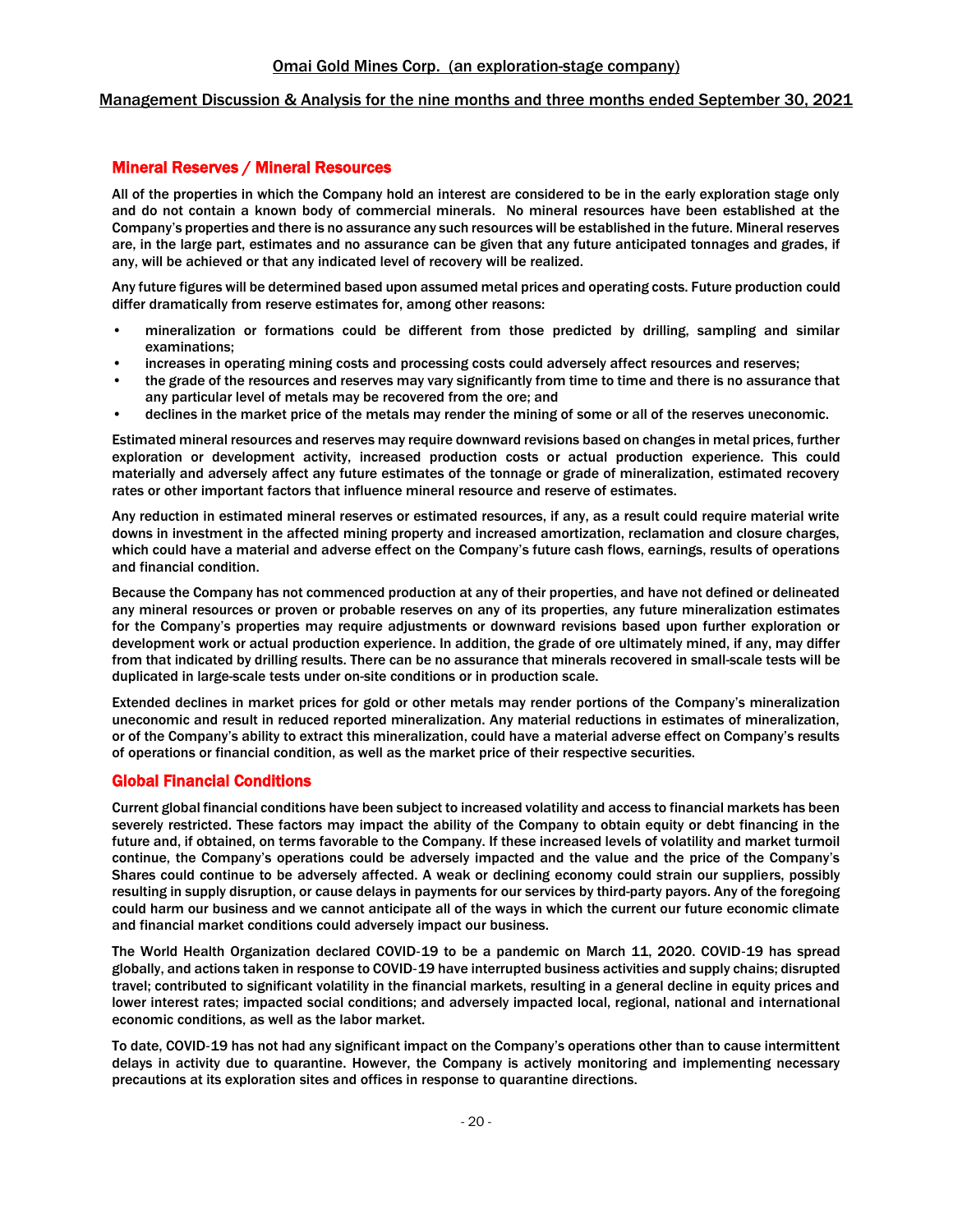#### Management Discussion & Analysis for the nine months and three months ended September 30, 2021

# Environmental Risks

All phases of the mining business present environmental risks and hazards and are subject to environmental regulation pursuant to a variety of international conventions and state and municipal laws and regulations. Environmental legislation provides for, among other things, restrictions and prohibitions on spills, releases or emissions of various substances produced in association with mining operations. The legislation also requires that wells and facility sites be operated, maintained, abandoned and reclaimed to the satisfaction of applicable regulatory authorities. Compliance with such legislation can require significant expenditures and a breach may result in the imposition of fines and penalties, some of which may be material. Environmental legislation is evolving in a manner expected to result in stricter standards and enforcement, larger fines and liability and potentially increased capital expenditures and operating costs. Environmental assessments of proposed projects carry a heightened degree of responsibility for companies and directors, officers and employees. The cost of compliance with changes in governmental regulations has a potential to reduce the profitability of operations.

Failure to comply with applicable laws, regulations, and permitting requirements may result in enforcement actions thereunder, including orders issued by regulatory or judicial authorities causing operations to cease or be curtailed, and may include corrective measures requiring capital expenditures, installation of additional equipment, or remedial actions. Parties engaged in mining operations may be required to compensate those suffering loss or damage by reason of the mining activities and may have civil or criminal fines or penalties imposed for violations of applicable laws or regulations and, in particular, environmental laws.

Amendments to current laws, regulations and permits governing operations and activities of mining companies, or more stringent implementation thereof, could have a material adverse impact on the Company and cause increases in capital expenditures or production costs or reduction in levels of production at producing properties or require abandonment or delays in the development of new mining properties.

## Property Interests

The agreements pursuant to which the Company hold its rights to certain of its properties, provide that the Company must make certain cash payments and/or incur certain exploration expenditures over certain time periods. If the Company fails to make such payments in a timely manner, the Company may lose all or a portion of their respective interests in those projects.

## Permits and Licences

The activities of the Company are subject to government approvals, various laws governing prospecting, development, land resumptions, production taxes, labour standards and occupational health, mine safety, toxic substances and other matters, including issues affecting local native populations. Although the Company believe that their activities are currently, and the Company's will be, carried out in accordance with all applicable rules and regulations, no assurance can be given that new rules and regulations will not be enacted or that existing rules and regulations will not be applied in a manner which could limit or curtail production or development. Amendments to current laws and regulations governing operations and activities of exploration and mining, or more stringent implementation thereof, could have a material adverse impact on the business, operations and financial performance of the Company. Further, the mining licences and permits issued in respect of their respective projects may be subject to conditions which, if not satisfied, may lead to the revocation of such licences. In the event of revocation, the value of the Company's investments in such projects may decline.

# Country Risk

The Company could be at risk regarding any political developments in the countries which it operates. At present, the Company is active in Canada, Barbados and Guyana. The Company's mineral exploration in Guyana may be adversely affected by political instability, legal and economic uncertainty in the countries where the Corporation operates or has plans to operate. These risks may include: political unrest; labor disputes; invalidation of governmental orders and permits; corruption; war and civil disturbances; terrorist activities; arbitrary changes in laws; regulations; policies; taxation; price controls; exchange controls; delays in or the inability to obtain necessary permits; opposition to mining from environmental activists or other non-governmental organizations; limitations on foreign ownership; limitations on the repatriation of earnings; limitation on mineral exports and increase financing costs. These risks may limit or disrupt the Company's projects, restrict the movement of funds or result in the deprivation of contractual rights. Failure to raise capital when needed would have a material adverse effect on the Company's business, financial condition, results of operations and prospects.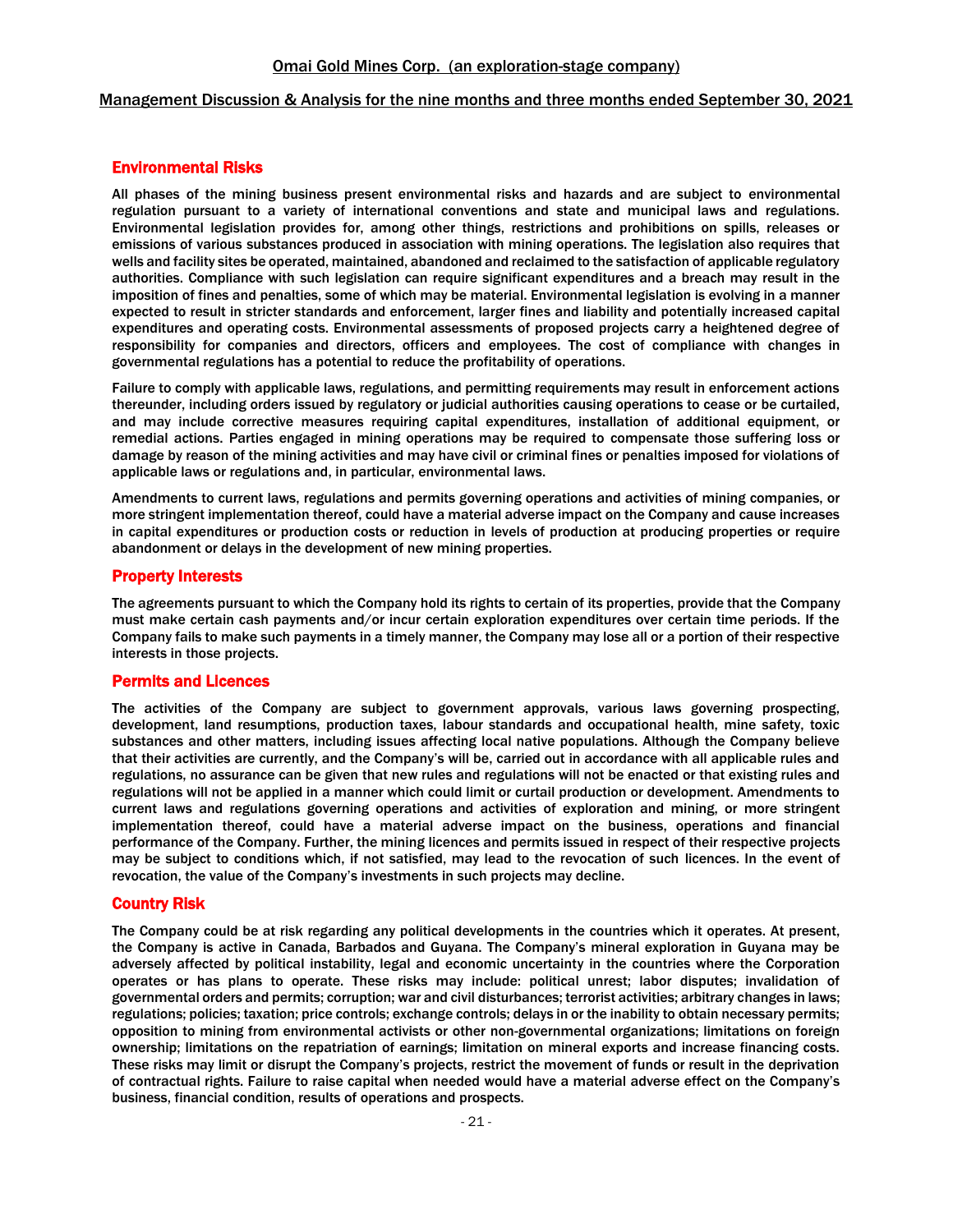#### Management Discussion & Analysis for the nine months and three months ended September 30, 2021

## Regulatory Requirements

Mining operations, development and exploration activities are subject to extensive laws and regulations governing prospecting, development, production, exports, taxes, labor standards, occupational health, waste disposal, environmental protection and remediation, protection of endangered and protected species, mine safety, toxic substances and other matters. Changes in these regulations or in their application are beyond the control of the Company and could adversely affect its operations, business and results of operations.

Government approvals and permits are currently, and may in the future be, required in connection with the exploration and evaluation assets. To the extent such approvals are required and not obtained, the Company may be restricted or prohibited from proceeding with planned exploration or development activities. Failure to comply with applicable laws, regulations and permitting requirements may result in enforcement actions thereunder, including orders issued by regulatory or judicial authorities causing operations to cease or be curtailed, and may include corrective measures requiring capital expenditures, installation of additional equipment, or remedial actions. Parties engaged in mining operations may be required to compensate those suffering loss or damage by reason of the mining activities and may be liable for civil or criminal fines or penalties imposed for violations of applicable laws or regulations. Amendments to current laws, regulations and permitting requirements, or more stringent application of existing laws, could have a material adverse impact on the Company and cause increases in capital expenditures or production costs or require abandonment or delays in development of properties or reductions in levels of production at producing properties.

## Reliance on Key Management Personnel, Employees and Executives

The Company will be dependent upon the continued support and involvement of a small number of key management personnel. The loss of the services of one or more of such personnel could have a material adverse effect on the Company. The Company's ability to manage its exploration activities and, hence, its success, will depend in large part on the efforts of these individuals. The Company faces intense competition for qualified personnel and there can be no assurance that the Company will be able to attract and retain such personnel. The number of persons skilled in the acquisition of, exploration of exploration and evaluation assets is limited and competition for such persons is intense.

The success of the Company will be largely dependent upon the performance of its management and key employees. In assessing the risk of an investment in Company, potential investors should realize that they are relying on the experience, judgment, discretion, integrity and good faith of the management of the Company. The Company does not, nor does it foresee that it will, maintain life insurance policies in respect of its key personnel. The Company could be adversely affected if such individuals do not remain with the Company. Guyana is an emerging market where mining expertise is limited and competition for qualified nationals is particularly intense.

## Possible Conflicts of Interest of Directors and Officers of the Company

Certain of the directors and officers of the Company also serve as directors, officers and/or advisors of and to other companies involved in natural resource exploration and supporting services. Consequently, there exists the possibility for such directors and officers to be in a position of conflict. The Company expects that any decision made by any of such directors and officers involving the Company will be made in accordance with their duties and obligations to deal fairly and in good faith with a view to the best interests of the Company and its shareholders, but there can be no assurance in this regard. In addition, each of the directors is required to declare and refrain from voting on any matter in which such directors may have a conflict of interest with or which are governed by the procedures set forth in the OBCA and any other applicable law.

## Absence of Dividends

To date, Company has not paid any dividends on its outstanding shares. Any decision to pay dividends on the shares of the Company will be made by its board of directors on the basis of its earnings, financial requirements and other conditions.

## Market for Securities

There can be no assurance that an active trading market in the Company's securities will be sustained. The market price for the Company's securities could be subject to wide fluctuations. Factors such as precious metal commodity prices, government regulation, interest rates, share price movements of the Company's peer companies and competitors, as well as overall market movements, may have a significant impact on the market price of the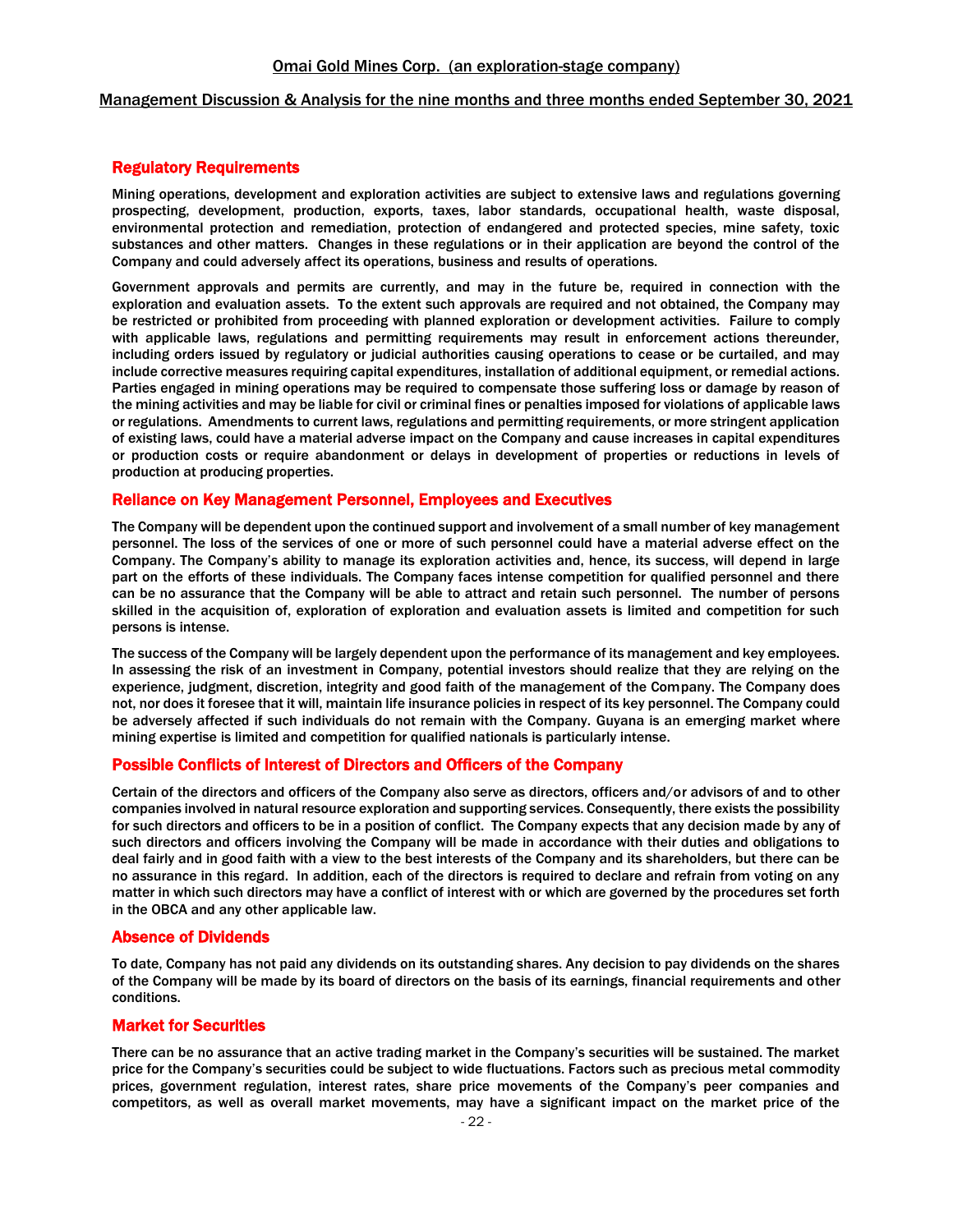securities of the Corporation. The stock market has from time-to-time experienced extreme price and volume fluctuations, particularly in the mining sector, which have often been unrelated to the operating performance of particular companies.

## History of Losses

The Company has not received any revenue to date from the exploration activities on its properties. The Company incurred losses during their most recently completed financial year. The Company has not found that commercial mining activity is warranted on any of their properties. Even if the Company does undertake development activity on any of the Company's properties, there is no certainty that the Company will produce revenue, operate profitably or provide a return on investment in the future.

The exploration of the Company's properties depends on its ability to obtain additional required financing. There is no assurance that the Corporation will be successful in obtaining the required financing, which could cause it to postpone its exploration plans or result in the loss or substantial dilution of its interest in its properties.

#### Uninsured Risks

The Company, as a participant in mining and exploration activities, may become subject to liability for hazards that cannot be insured against or against which it may elect not to be so insured because of high premium costs. Furthermore, the Corporation may incur a liability to third parties (in excess of any insurance coverage) arising from negative environmental impacts or any other damage or injury.

## Cyber Security Threats

Information systems and other technologies, including those related to the Company's financial and operational management, are an integral part of the Company's business activities. Network and information systems‐related events, such as computer hackings, cyber‐attacks, computer viruses, worms or other destructive or disruptive software, process breakdowns, denial of service attacks, malicious social engineering or other malicious activities, or any combination of the foregoing, or power outages, natural disasters, terrorist attacks or other similar events, could result in damage to the Company's property, equipment and data. These events also could result in significant expenditures to repair or replace the damaged property or information systems and/or to protect them from similar events in the future.

Further, any security breaches, such as misappropriation, misuse, leakage, falsification or accidental release or loss of information maintained in the Company's information technology systems, including personnel and other data, could damage its reputation and require the Company to expend significant capital and other resources to remedy any such security breach. Insurance maintained by the Company against losses resulting from any such events or security breaches may not be sufficient to cover any consequent losses or otherwise adequately compensate the Company for any disruptions to its business that may result, and the occurrence of any such events or security breaches could have a material adverse effect on the business of the Company. There can be no assurance that these events and security breaches will not occur in the future or not have an adverse effect on the business of the Company.

## Compliance with Anti‐Corruption Laws

The Company is subject to various anti‐corruption laws and regulations including but not limited to the Canadian Corruption of Foreign Public Officials Act 1999. In general, these laws prohibit a company and its employees and intermediaries from bribing or making other prohibited payments to foreign officials or other persons to obtain or retain business or gain some other business advantage. The Company's primary operations are located in Guyana and, according to Transparency International, the country of Guyana is perceived as having fairly high levels of corruption relative to the selected sample of countries around the world. The Company cannot predict the nature, scope or effect of future regulatory requirements to which its operations might be subject or the manner in which existing laws might be administered or interpreted. Failure to comply with the applicable legislation and other similar foreign laws could expose the Company and its senior management to civil and/or criminal penalties, other sanctions and remedial measures, legal expenses and reputational damage, all of which could materially and adversely affect the Company's business, financial condition and results of operations. Likewise, any investigation of any potential violations of the applicable anti‐corruption legislation by Canadian or foreign authorities could also have an adverse impact on the Company's business, financial condition and results of operations, as well as on the market price of the Common Shares. As a consequence of these legal and regulatory requirements, the Company has instituted